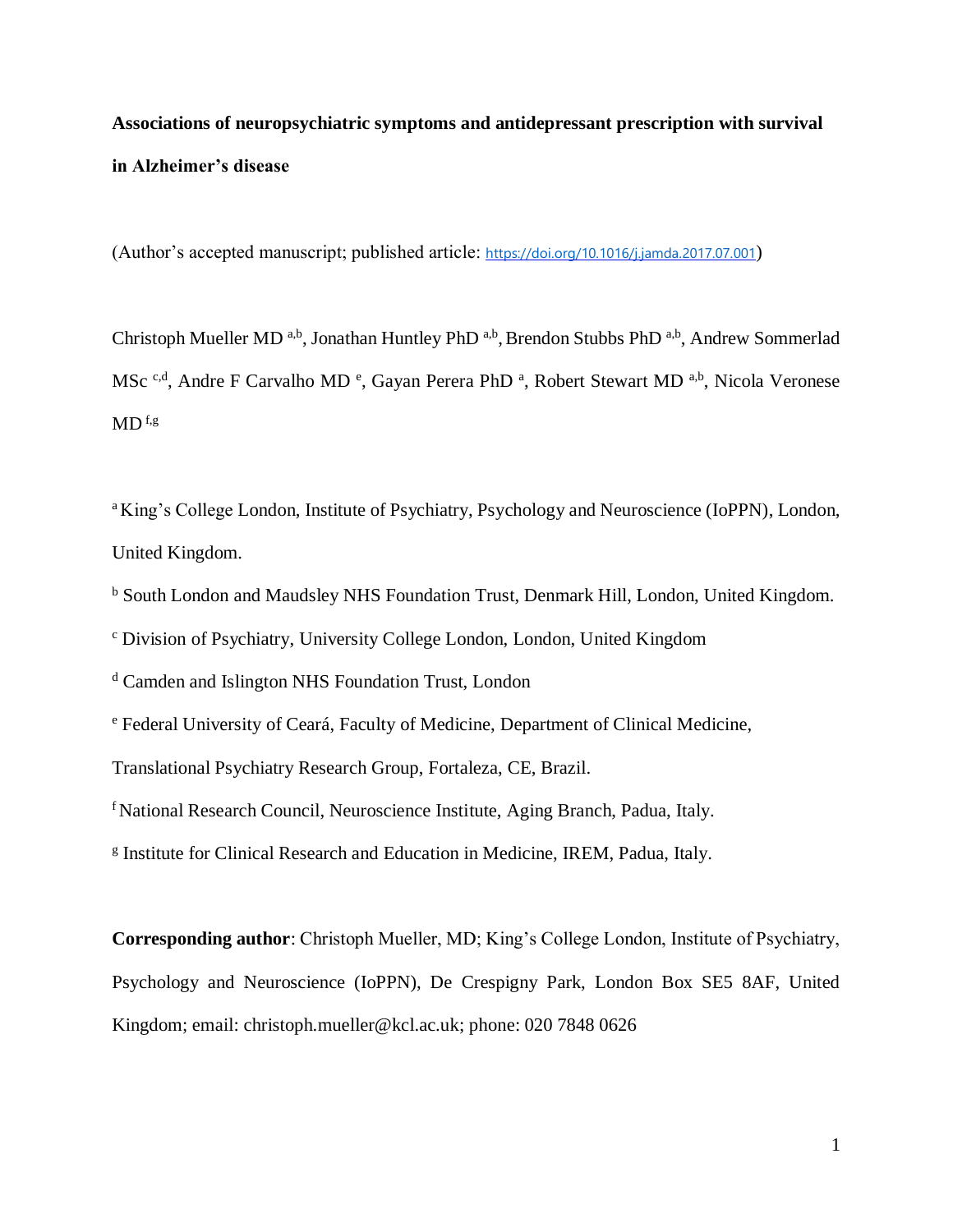### **Abstract**

**Objective:** Depression is associated with increased mortality in community samples. The use of antidepressant medication may also increase mortality, however, it is still unclear whether taking antidepressants before or after a diagnosis of dementia influences survival.

**Design**: Retrospective.

**Setting**: A cohort with a diagnosis of Alzheimer's disease (AD) from a large mental health and dementia care database in South London, linked to hospitalization and mortality data **Participants:** Mild dementia (mini-mental state examination ≥18/30) at the point of diagnosis. **Measurements**: We ascertained antidepressant prescription, either in the 6 months before or after dementia diagnosis, and used the HoNOS65+, a standard clinician-rated measure of patient wellbeing, to determine depression severity and other neuropsychiatric, physical health and functional difficulties. We conducted a survival analysis, adjusted for potential confounders and addressed possible confounding by indication through adjusting for a propensity score. **Results**: Of 5,473 patients with AD, 22.8% were prescribed an antidepressant in a one-year window around dementia diagnosis. Of these 2415 (44.1%) died in the follow-up period (mean (SD) 3.5 (2.4) years). Prescription of an antidepressant, both before and after dementia diagnosis, was significantly associated with higher mortality after adjusting for a broad range of potential confounders including symptom severity, functional status and physical illness (hazard ratio 1.22; 95% CI 1.08-1.37 for prescription prior to dementia diagnosis; 95% CI 1.04-1.45 for prescription post dementia diagnosis). In stratified analyses risks remained significant in those without neuropsychiatric symptoms.

**Conclusion**: The prescription of antidepressants around the time of dementia diagnosis may be a risk factor for mortality.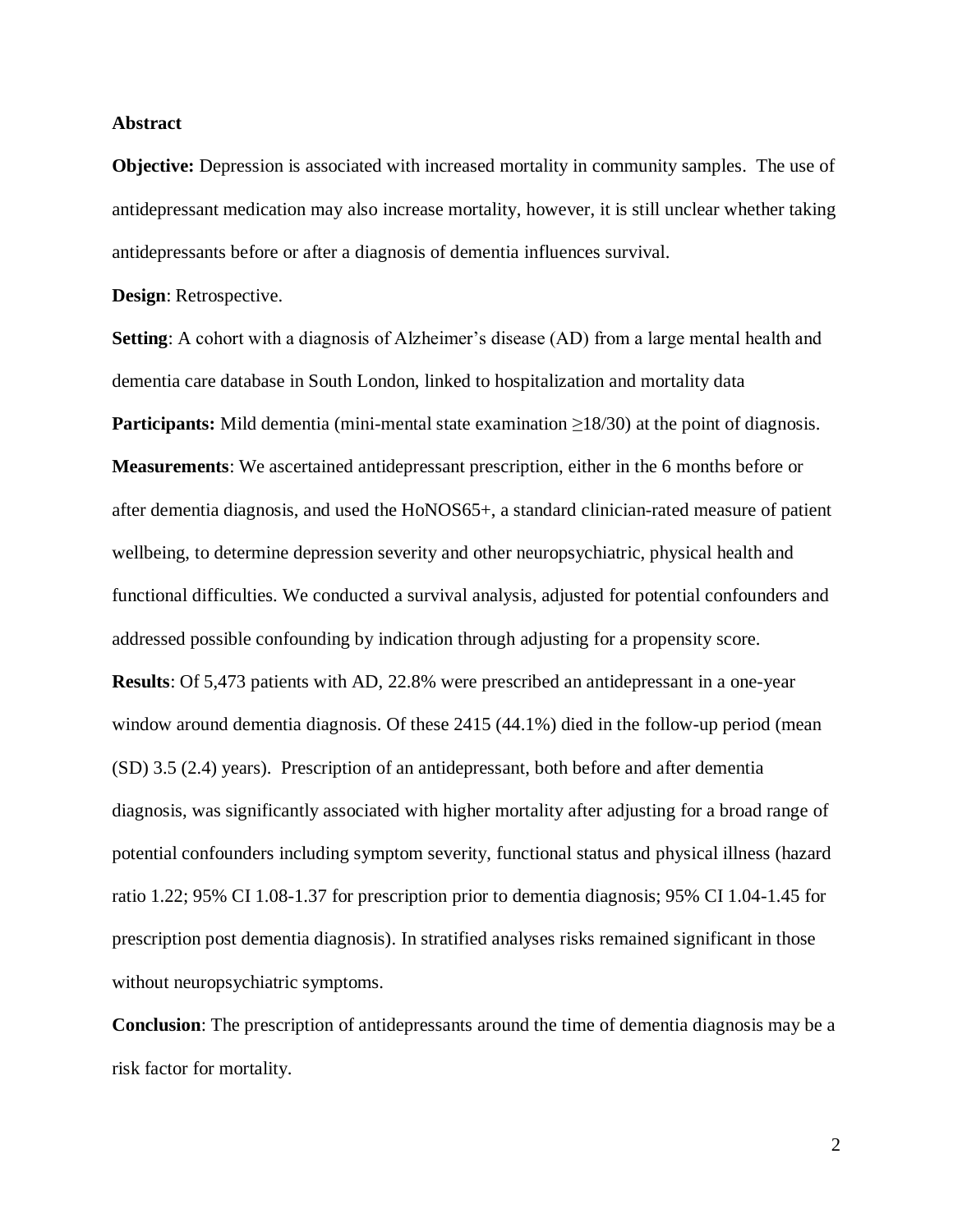**Key words**: dementia; mortality; depression; anti-depressants, mortality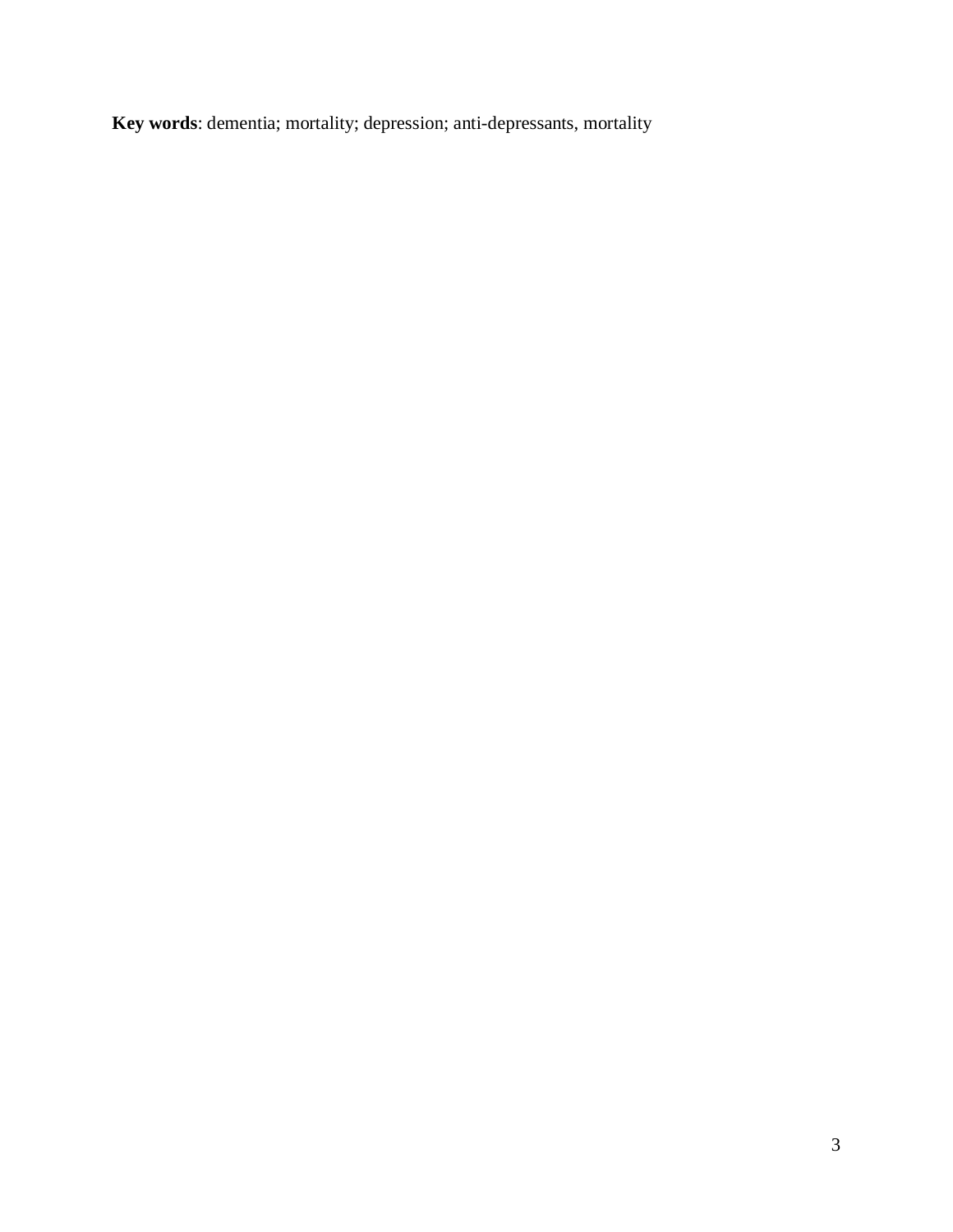### **Introduction**

There is increasing recognition that psychiatric comorbidities are a common and distressing feature among people with Alzheimer's disease (AD), <sup>1</sup> of which depression is one of the most prevalent and troubling. <sup>2</sup> Previous meta-analyses have concluded that depression is associated with increased risk of a person developing AD, potentially due to inflammatory processes, stress or reduced cognitive reserve.<sup>3</sup> Furthermore, the prevalence of depression among people with AD may be as high as  $80\%$ <sup>[4,](#page-16-0)[5](#page-16-1)</sup>, and probably associated with higher mortality<sup>6</sup>, greater medical comorbidity and poorer quality of life for the individual and careers<sup>7</sup>.

Antidepressant medications are a commonly used treatment for depression in the general population  $\delta$  and are also used in people with AD,  $\delta$  although there is uncertainty as to the benefits in people affected by dementia and/or AD. Some trials support a beneficial effect  $10-12$ but more recent studies report that antidepressants are not effective <sup>[13,](#page-16-2)[14](#page-16-3)</sup> as indicated by a Cochrane review.<sup>15</sup>

In addition, there is a contentious debate about the potential association between antidepressant medication and higher mortality among people with AD. In the general population, there have been mixed results for this association, including lower mortality <sup>16</sup>, no association <sup>17</sup> and higher mortality.<sup>18</sup> However, information on people with AD remains sparse. One previous study among people with dementia, found that antidepressant medication was associated with a significantly higher mortality risk of 36%,<sup>19</sup> but another study found 18% lower mortality in people taking antidepressant medications for 3 years before an AD diagnosis.<sup>20</sup>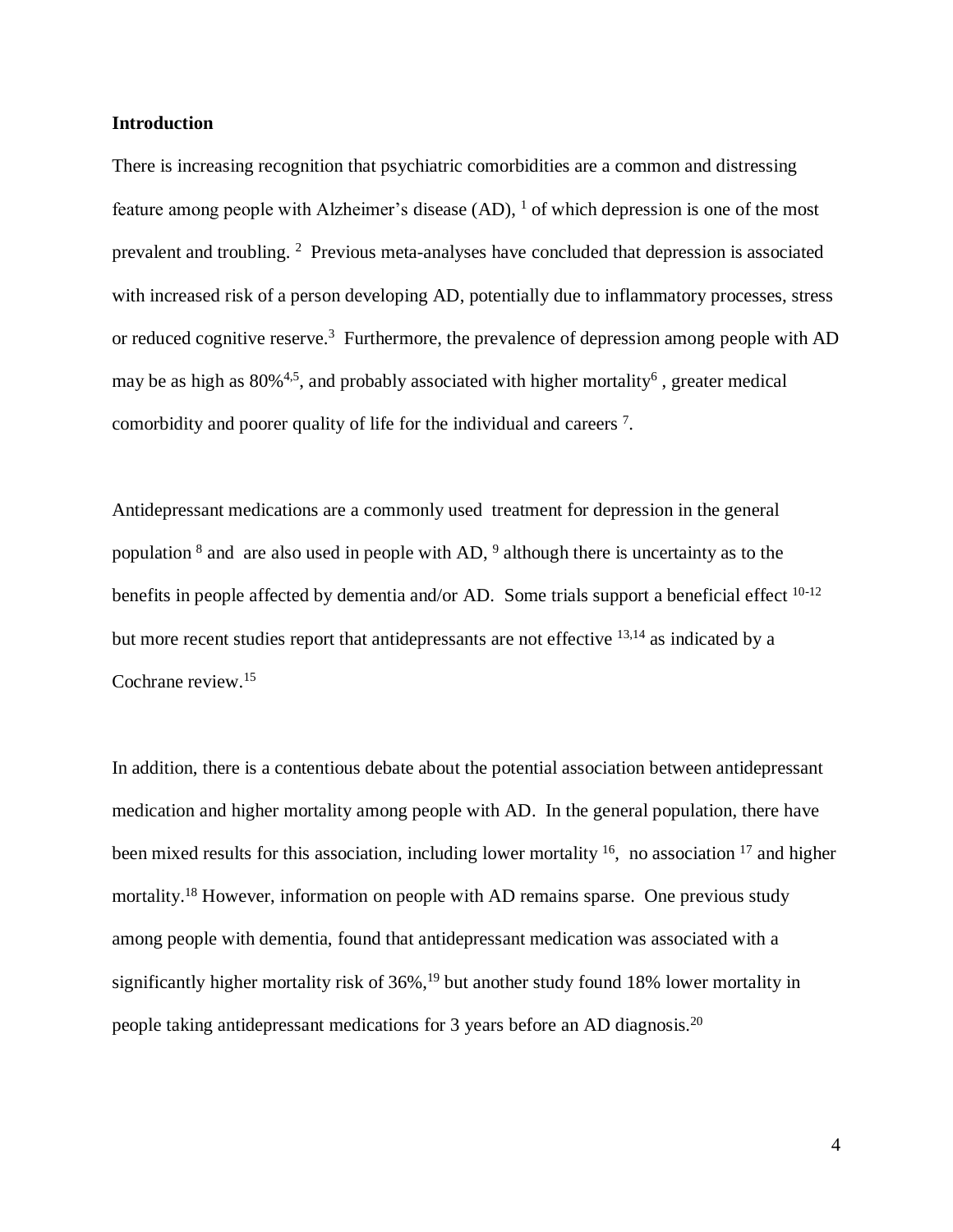Given the high comorbidity of depression among people with AD, the common use of antidepressants, but paucity of studies on the relationship with mortality in this population, we aimed to investigate the association between the use of antidepressants and mortality in a large cohort of people with diagnosed AD.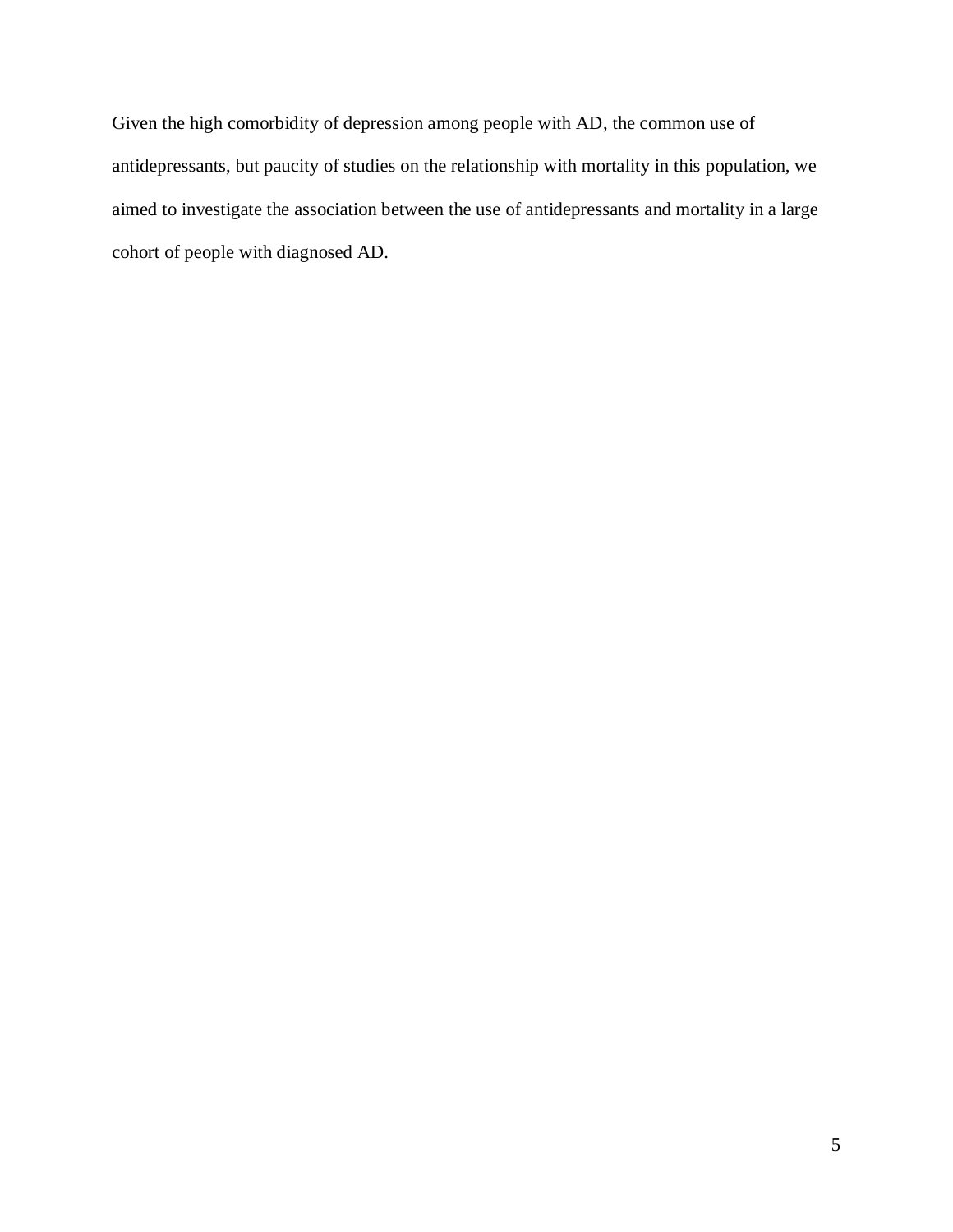# **Methods**

# *Data Source and Setting*

We obtained the data for this study using the South London and Maudsley NHS Foundation Trust (SLaM) Clinical Record Interactive Search (CRIS) application. CRIS has ethical approval (Oxford Research Ethics Committee C, reference 08/H0606/71+5) as an anonymised data source and, within a robust governance framework, it provides research access to anonymised copies of SLaM's electronic health records.<sup>[21,](#page-17-0)[22](#page-17-1)</sup> SLaM is one of Europe's largest providers for dementia and mental health care and serves a geographic catchment of four South London boroughs (Lambeth, Lewisham, Southwark, and Croydon) with a population of over 1.2 million residents. Its electronic health records contain data on more than 270,000 cases across all age groups and mental health services, and secure linkages have been made to national data on hospitalisations (Hospital Episode Statistics; HES) and mortality. Data are extracted from routinely completed compulsory fields and supplemented by a range of natural language processing algorithms using General Architecture for Text Engineering (GATE) software to interrogate free text clinical records and correspondence. [21,](#page-17-0)[23](#page-17-2)

# *Participants*

We used CRIS to identify patients who received a first diagnosis of dementia according to International Classification of Diseases, Tenth Revision (ICD-10) codes<sup>24</sup> from SLaM outpatient services within between 1st January 2006 and 28th July 2016. To be included, patients needed to have a diagnosis of Alzheimer's disease (etiher at first diagnosis or during the follow-up period),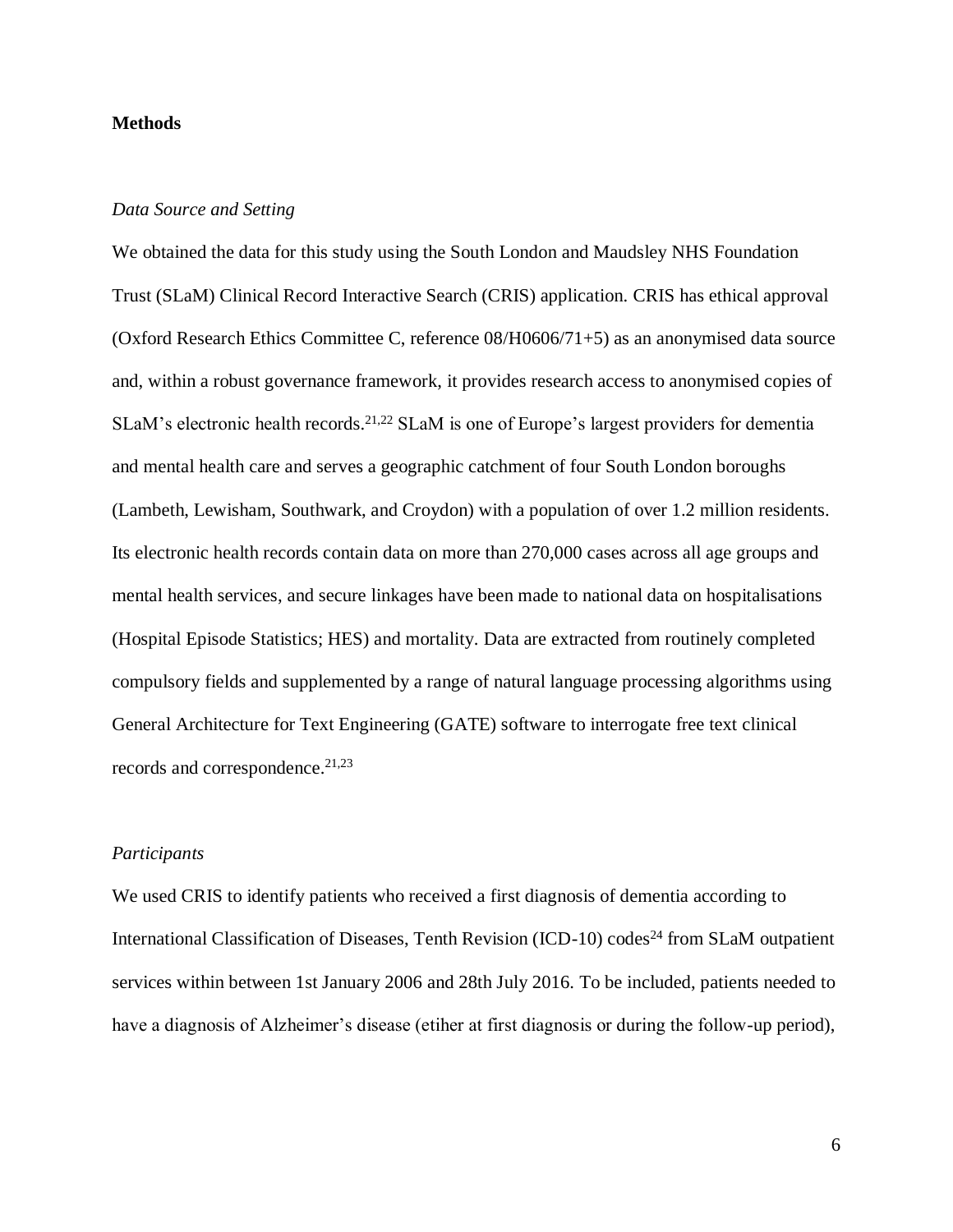and diagnosed with dementia in the mild stage defined as an Mini Mental State Examination (MMSE) score of 18 or higher at that time  $25$ .

#### *Variables*

To distinguish longstanding antidepressant use from use associated with the diagnosis of dementia we defined two exposure groups. Patients were classified as prescribed antidepressants prior to dementia diagnosis if any antidepressant was mentioned in their case record in the 6 months prior to dementia diagnosis. If the the antidepressant was continued after dementia diagnosis patients were also classified in this group. The second exposure group consisted of those prescribed an antidepressant in the 6 months after dementia diagnosis. Patients with AD who were not prescribed an antidepressant in the one-year window around dementia diagnosis served as control group.

Baseline covariates recorded were age, gender, ethnicity, marital status, a neighbourhood-level index of multiple deprivation<sup>26</sup>, and MMSE score closest to dementia diagnosis. To account for cerebrovascular co-morbidity we ascertained if an ICD-10 diagnosis of vascular (F01) or mixedtype Alzheimer's disease (F00.2) was mentioned in the follow-up period. General physical health and multi-morbidty was described through the 'Physical illness and disability problems' subscale of the Nation Outcome Scales (HoNOS65+) instrument. The HoNOS65+ is a standard measure of patient wellbeing used in UK mental health and dementia services and subscales are each rated 0 (no problem) to 4 (severe or very severe problem).<sup>[27,](#page-17-3)[28](#page-17-4)</sup> In addition to the physical illness subscale, we also ascertained subscales relating to mental health symptoms and functional abilities. To facilitate interpretation, we dichotomised these to 'minor or no problem' (scores of 0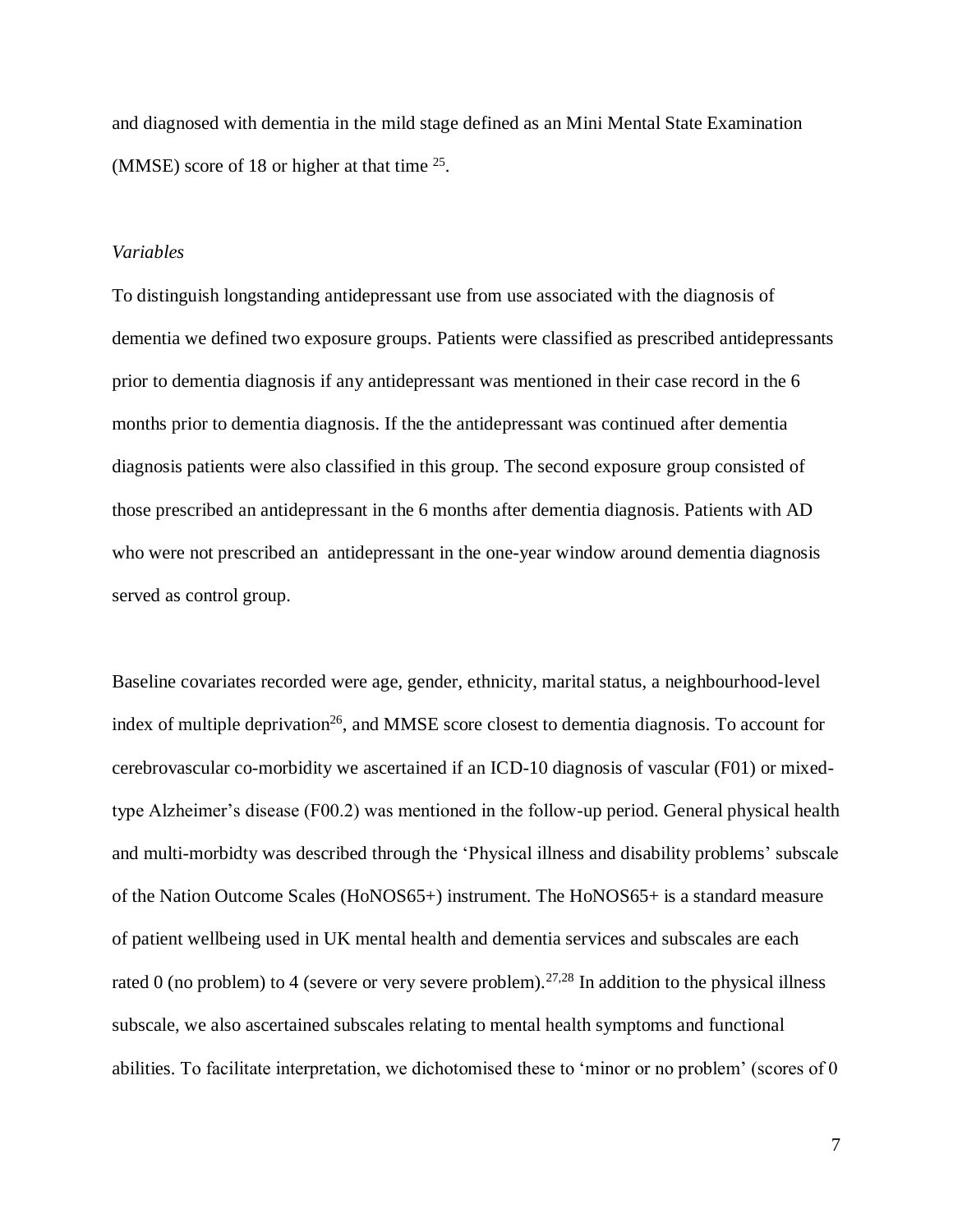and 1) and 'mild to severe problems' (scores 2 to 4). Further, HoNOS65+ mental health problem scores were used to define subgroups of patients according to their neuropsychiatric symptom profile.

# *Statistical analysis*

Analyses were conducted using STATA 13 software. Patients prescribed antidepressants were compared to the remainder with respect to other covariates. Patients were followed-up until their death or a census date on  $10<sup>th</sup>$  December 2016. We used log-rank tests to compare survival between exposure groups and then applied Cox regression models to investigate associations between antidepressant prescription and survival. In order to reduce impact of confounding by indication, propensity scores were calculated. <sup>29</sup> These represent the probability of being treated with an antidepressant based on a regression model which included all the above mentioned covariates and we included the propensity score in a Cox model.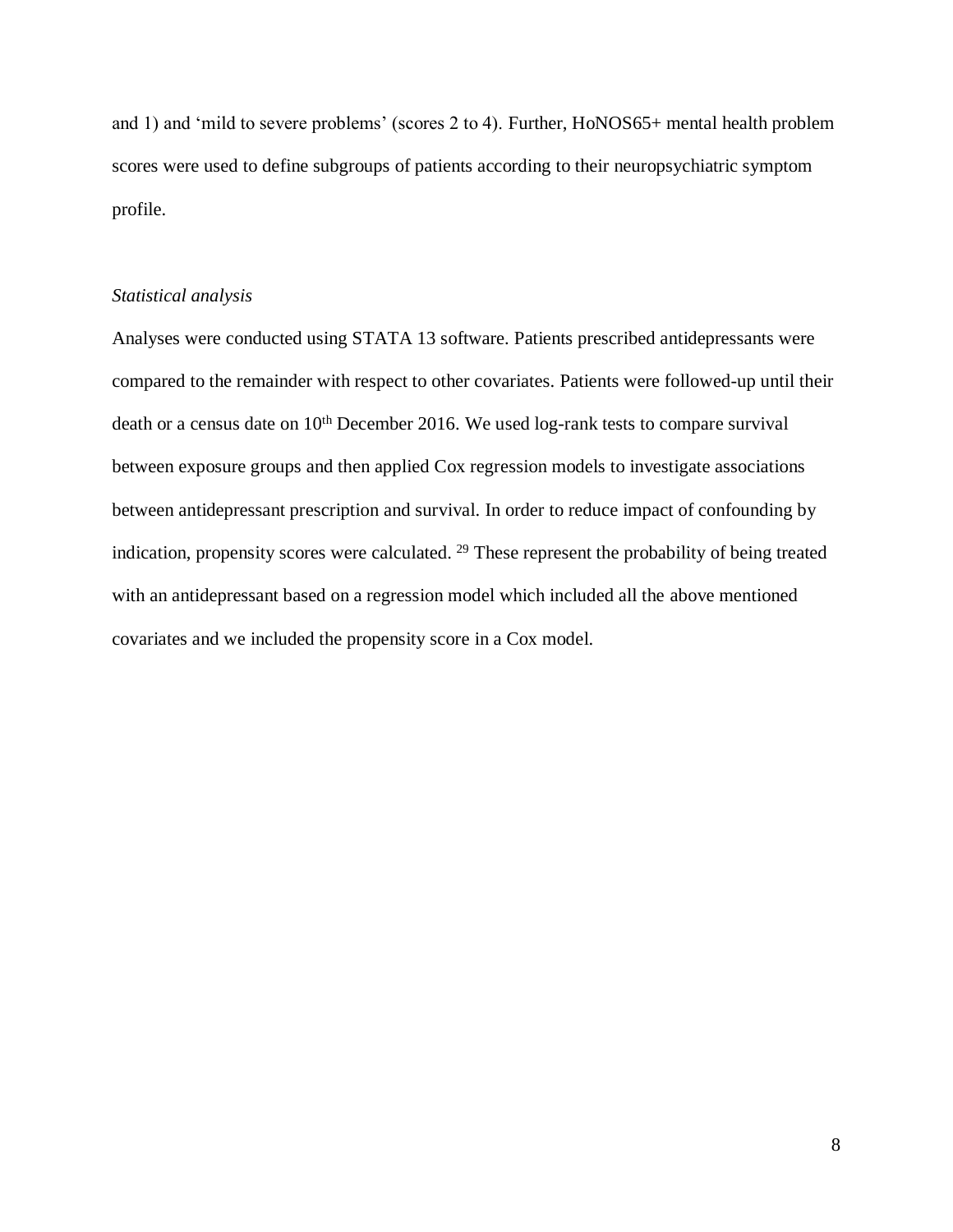#### **Results**

### *Population characteristics*

Among the 10,011 patients diagnosed with AD initially identified, of which 8,695 had an MMSE score recorded at diagnosis. 5,473 patients fulfilled inclusion criteria. Of these, 2415 (44.1%) died in the follow-up period and mean (SD) follow-up time to death or the end of the observation period was 3.5 (2.4) years. 901 (16.5%) patients were prescribed an antidepressant prior to dementia diagnosis, of which 472 (8.6%) remained on the medication after diagnosis. 347 (6.3%) patients were prescribed an antidepressant after dementia diagnosis.

Characteristics of antidepressant non-receivers and the two exposure groups are compared in Table 1. Antidepressant receivers were younger, more likely to be female, from a White ethnic background, and from more deprived areas. Those receiving antidepressants after dementia diagnosis had lower cognitive scores than those without or prior antidepressant prescription. Further patients prescribed antidepressants had worse scores on HONOS65+ subscales for agitated behaviour, non-accidental self injury, hallucinations or delusions, depressed mood, physical illness, and functional scales (activities of daily living, occupation and activities, social relationships). No signifcant difference in cerebrovascular co-morbidty was detected between groups.

#### *Predictors of mortality*

Adjusted and unadjusted multivariate Cox regression models are presented in Table 2. In models adjusted for demographics and cognition the following factors were assciated with higher mortality in the study cohort: higher age, being male, White ethnicity background, being from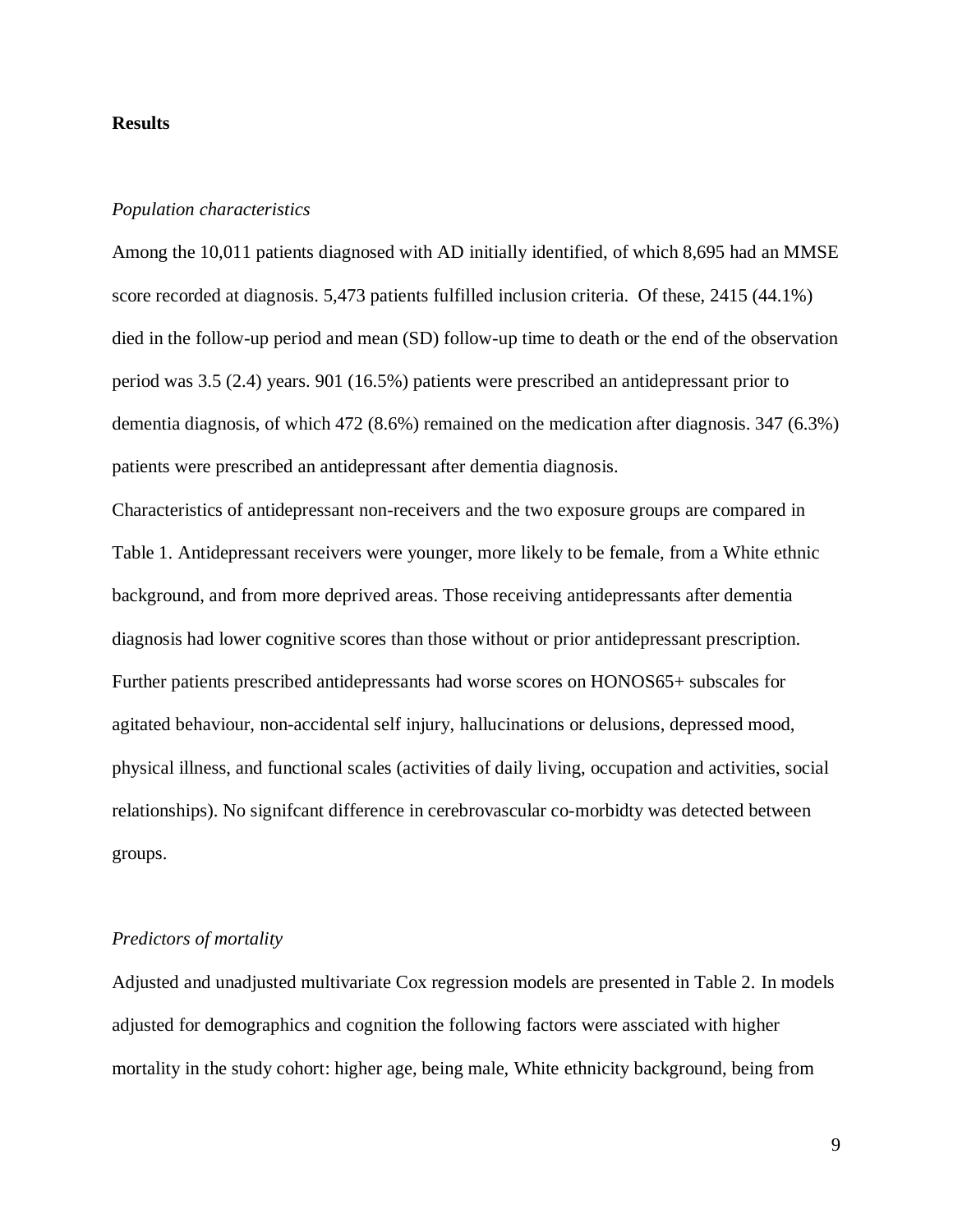more deprived areas and having a lower MMSE. In addition, poorer physical health and functional status, as well as the following neuropsychiatric symptoms were associated whith increased mortality:agitated behaviour, hallucinations or delusions, and depressed mood. Of note, two factors associated with antidepressant prescribing (lower age and female gender) were linked to better survival.

#### *Antidepressant receipt and survival*

A log rank test demonstrated significant differences in survival function between antidepressant non-receivers and those prescribed antidepressants before or after dementia diagnosis (chi<sup>2</sup>=14.0, p<0.01). Cox regression models also showed significant associations between antidepressant prescription and an increased risk for all-cause mortality. Associations did not seem to differ significantly between those prescribed antidepressant prior and after dementia diagnosis and remained significant after including a broad range of confounders into the models (Table 3). We created standard propensity scores from all available variables and included those as covariates in a Cox regression model. In propensity score adjusted models both exposure groups differed in 95% confidence intervals, but equal hazard ratios of 1.22 compared to non-rescription were detected.

# *Stratified analyses according to neuropsychiatric symptom profiles*

We assessed the effect of antidepressant prescription in patients with depressed mood (n=483), with depressed mood and other co-morbid neuropsychiatric symptoms (agitated behaviour and/or psychotic symptoms; n=170), with agitation and/or psychosis, but no depressive symptoms  $(n=653)$ , and in patients without any of the aforementioned neuropsychiatric problems  $(n=3,975)$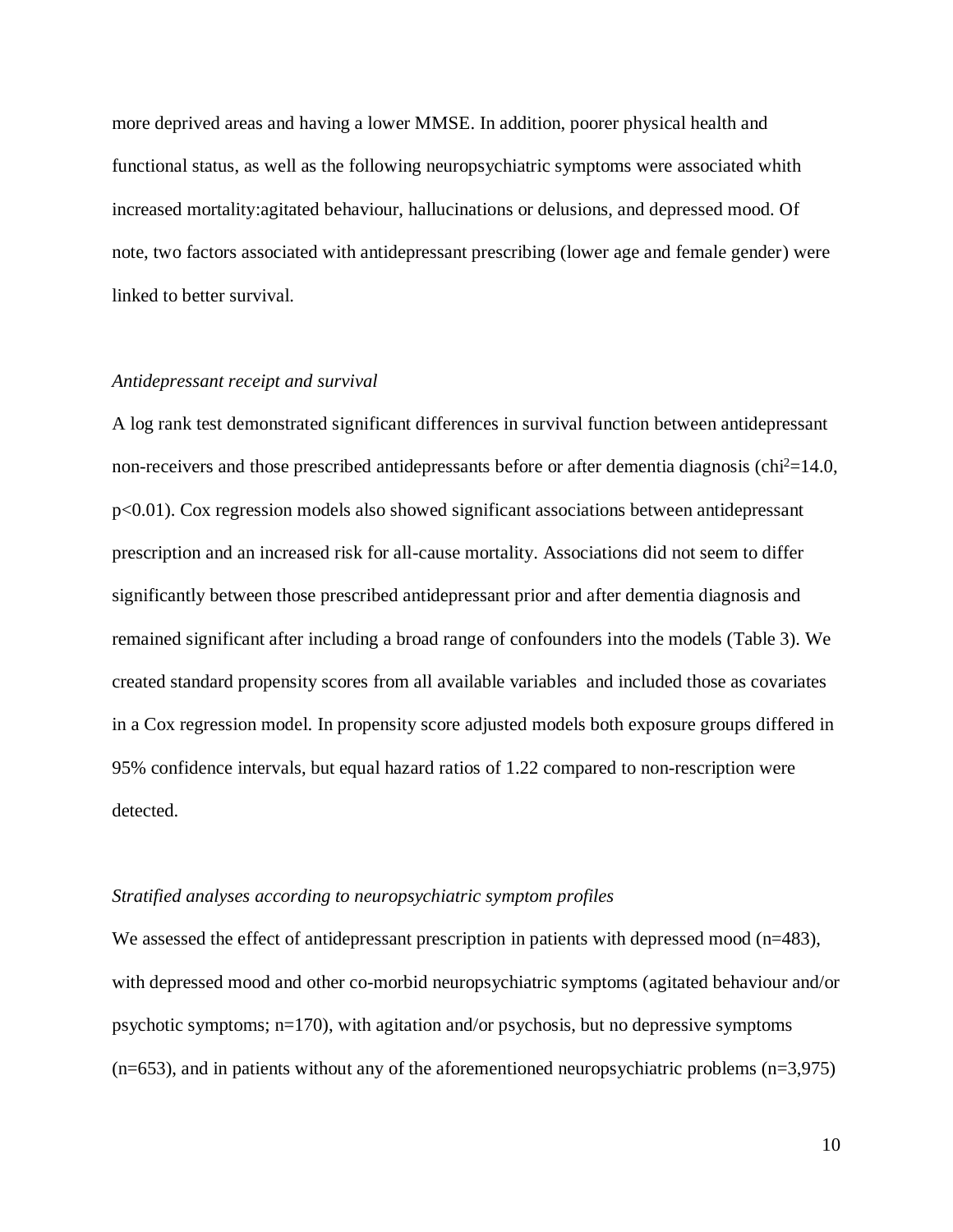(see Table 4). In patients with depressed mood antidepressant prescription prior to, but not after dementia diagnosis, was significantly associated with an increased mortality risk. In patients with agitated behaviour and/or psychotic symptoms antidepressant prescription did not lead to a significantly increased risk of death. Only in the group suffering from depressed mood and comorbid agitation/psychosis a trend towards increased mortality was detected in those prescribed an antidepressant after dementia diagnosis in a fully adjusted Cox regression model (HR 1.91; 95% CI 0.89-4.11; p=0.08). Most notably, in the group without depression, agitation or psychosis, both antidepressant prescription prior and after dementia diagnosis resulted in an increased hazard for all-cause mortality.

#### *Differences in survival times*

In those who died in the follow-up period  $(n=2,415)$ , mean (SD) survival time from dementia diagnosis to death was 3.3 (2.3) years. Mean (SD) survival time for patients not prescribed antidepressants was 3.4 (2.3) years, and for patients taking antidepressants prior to dementia diagnosis 3.1 (2.1) years and post dementia diagnosis 3.0 (2.3) years ( $p=0.01$ ). This indicates a mean difference of 3-4 months of survival between antidepressant receivers and non-receivers. Survival time was significantly  $(p<0.01)$  shorter for patients with depressive symptoms (2.9 (SD) 2.3) years) than those presenting without depressed mood (3.4 (SD 2.3) years). In those who suffered from depressed mode and died in the follow-up period (n=266), no significant differences in survival time were detected between antidepressant receivers and non-receivers  $(p=0.77)$ .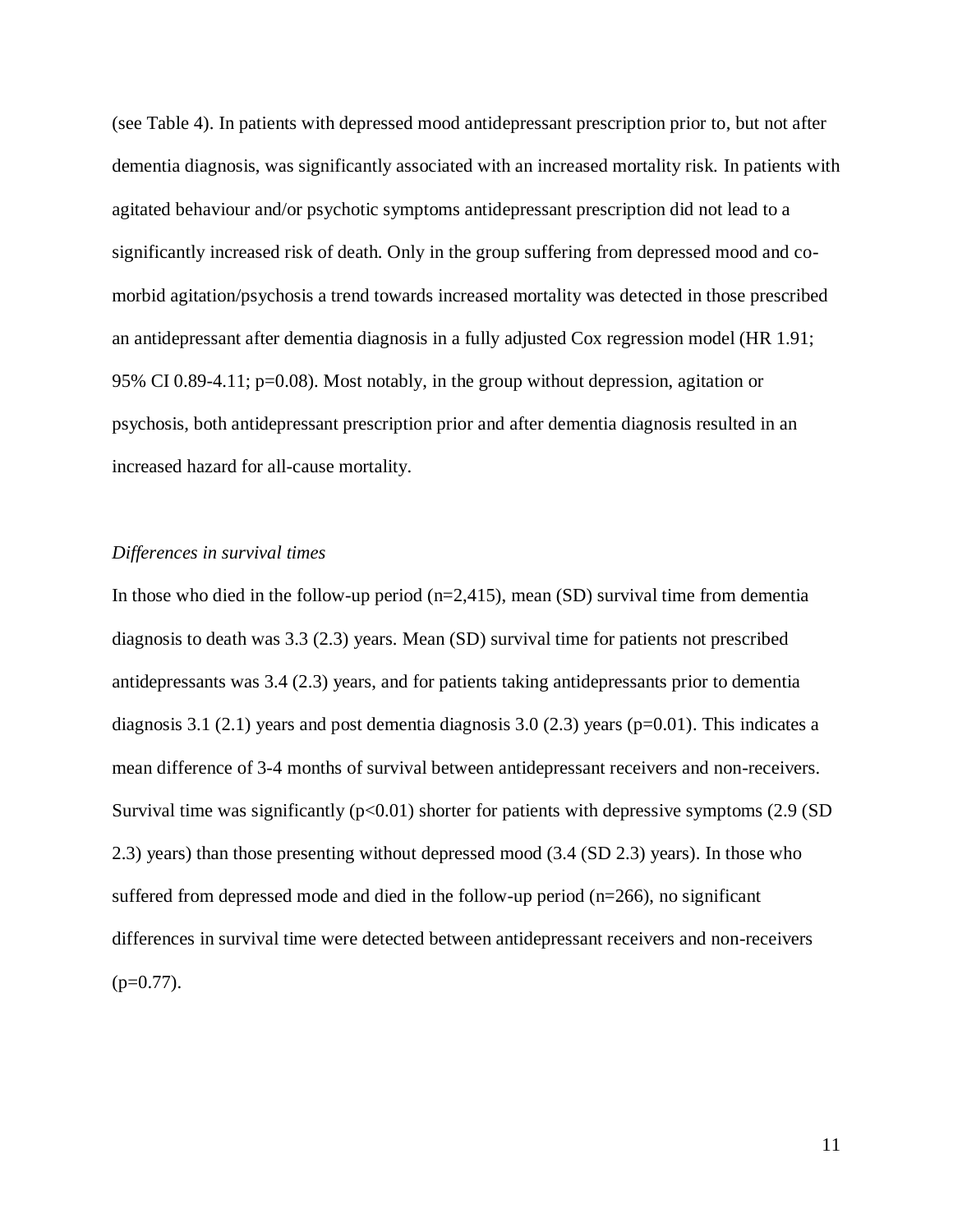### **Discussion**

In this study of 5,473 patients with clinically diagnosed AD, we found that people who took antidepressant medications in the year encompassing the dementia diagnosis were more likely to die during the follow up period. This association was similar in those with pre-dementia antidepressant prescritption and those receiving the medication after dementia diagnosis and remained robust after adjustment for potential confounders and in analyses including a propensity score representing the risk of being treated. Moreover, the presence of neuropsychiatric, functional, and physical health problems and socio-economic deprivation were associated with a higher mortality risk in this cohort of AD patients.

Approximately 23% of the sample with AD were prescibed at least one antidepressant medication, and almost three quarters of those already before dementia diagnosis. Compared to those not taking antidepressants, participants taking such medication had a higher presence of neuropsychiatric symptoms, had worse functioning according to HONOS65+ scores and worse physical health. Altogether, these findings suggest that participants taking antidepressant medications had a higher presence of risk factors for mortality, which may partly explain our findings. However, the association of interest remained robust, although relatively small, after adjustment for these confounders.

There are a number of potential mechanisms by which antidepressant medication may influence mortality in people with AD. First, antidepressant medications are associated with a higher risk of several medical conditions also associated with higher mortality risk; these include falls  $19,30,31$  $19,30,31$  $19,30,31$ , poor bone health  $32$ , fractures  $33$ , and potentially cardiovascular disease  $34$ . Second,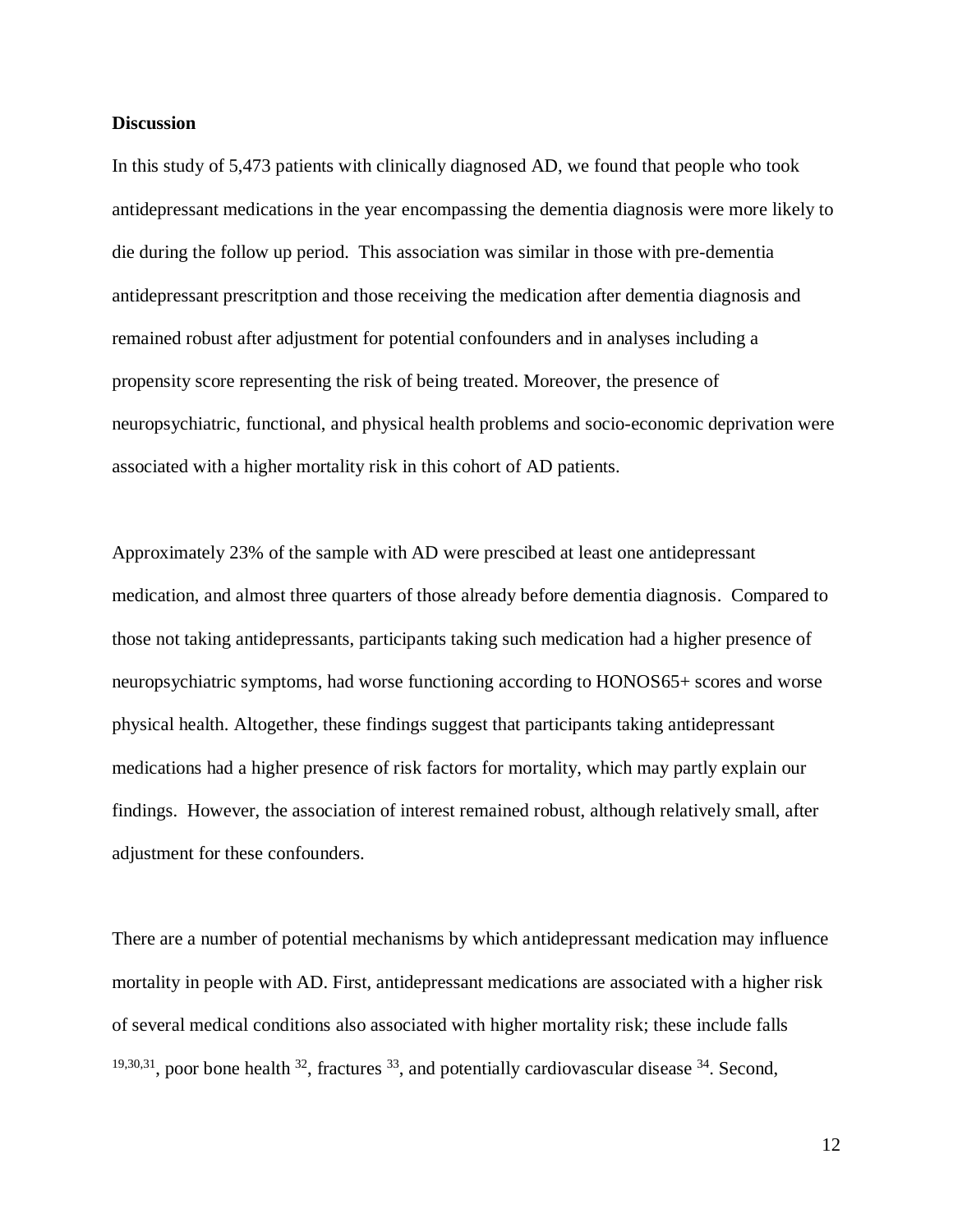antidpressants may interact with other medications taken by people affected by AD and increase the likelihood of adverse effects. For example, the use of some antidepressants could lead to a prolongation of QT intervals, especially if co-prescribed with other medications commonly used in people affected by AD, such as antipsychotics.  $35$  Finally, some antidepressants (like tricyclic medications) may have a role on on basal heart rate and heart rate variability<sup>36</sup>, two important factors for mortality.<sup>37</sup>

Previous literature considering the relationship between antidepressant use and mortality among people with AD is equivocal and our findings add to a growing picture of a complex relationship. A large study including 20,050 participants affected by various types of dementia <sup>20</sup> reported that the use of antidepressant medications is associated with a significant lower risk of mortality. However, other large studies have reported an association with increased mortality. <sup>19</sup> Several reasons could explain these conflicting findings in the literature and our own data. First, factors as cognitive function, diagnostic criteria for AD, and the presence of diseases at higher risk of mortality could explain the differences. Second, the authors of the first study found that only a prolonged use of antidepressants (more than 3 years) was associated with a lower risk of mortality, whilst using antidepressants at the time of diagnosis or less than 3 years was not associated with any decreased risk. <sup>20</sup> Finally, our study had a considerably longer follow-up time than Enache et al.  $20$ , who only observed their patients for two years after dementia diagnosis. It is conceivable that the hazardous effects of antidepressants only become apparent later in the dementia disease course.

The findings of our study should be interpreted within its limitations. First, it is an observational study and so we cannot exclude that some potential confounders not considered in our analysis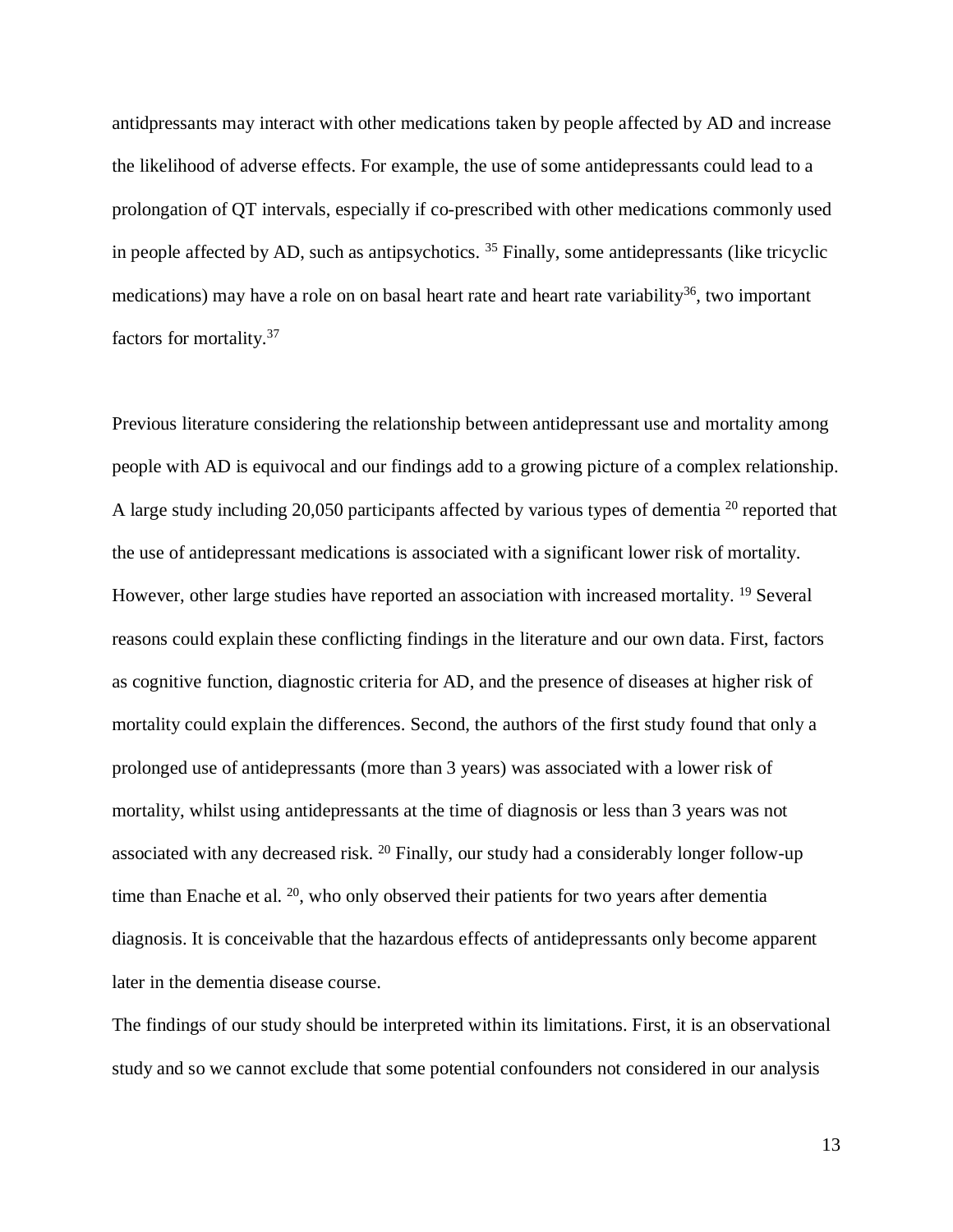could play a role in the association between antidepressants and mortality. Second, we did not have any information regarding the causes of mortality.Third, the type of antidepressant was not ascertained and so we are not able to conclude if a particular medication or class is responsible for the increased mortality found. Fourth, we assessed the use of antidepressants only in a window ranging from six months before to six months after first dementia diagnosis and this could introduce a bias in our results. Depressive symptoms, such as social withdrawal can be a prodromal feature of AD, <sup>38</sup> rather than representing clinical depression and we are unable to deliniate the clinical phenotype of our study sample. Fifth, we did not have sufficient information to adjust for level of education, although this is a factor partly reflected in the index of neighbourhood-level socio-economic status and a prospective studies have not found any association between educational level and survival in AD<sup>39</sup>. Sixth, co-morbidity was primarily ascertained through the HoNOS65+ 'Physical illness and disability problems' subscale, which although being widely used as routine measure of clinical outcome in dementia services in the UK, is a relatively brief measure.

# **Conclusion**

Our findings suggest that antidepressants should be used cautiously in older people affected by AD, consistent with a longitudinal study showing that antidepressants are associated with a higher risk of adverse outcomes, including falls, hyponatraemia, cardiovascular and cerebrovascular conditions. <sup>40</sup> Since the benefits of antidepressant medications on mood in dementia may be limited, the prescribing clinician should carefully consider the risks and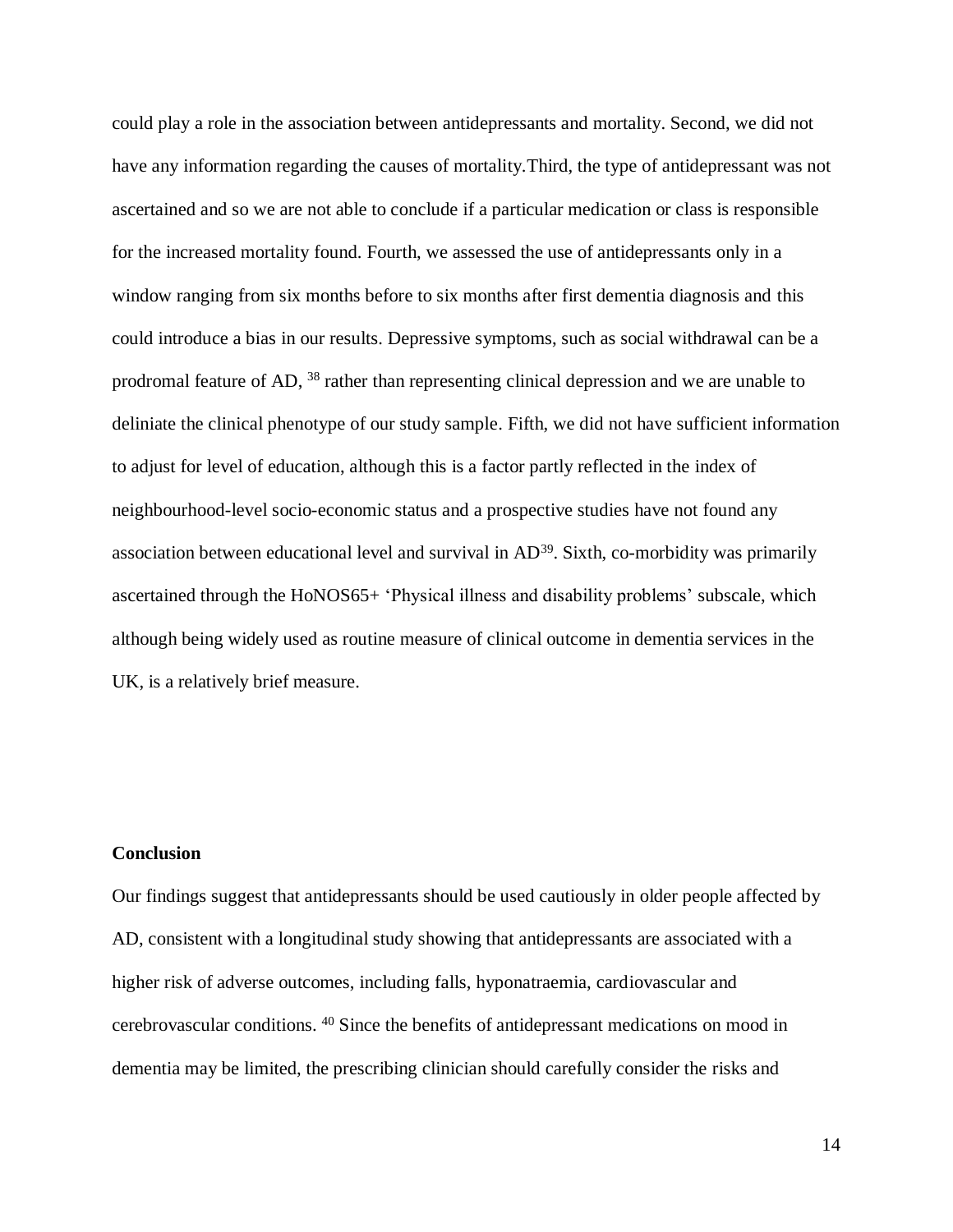benefits of doing so. As this is a retrospective observational study, more solid evidence could be achieved through replicating these results in a prospective cohort study or a randomized controlled trial and future studies are needed to better elucidate the true role of antidepressants in AD.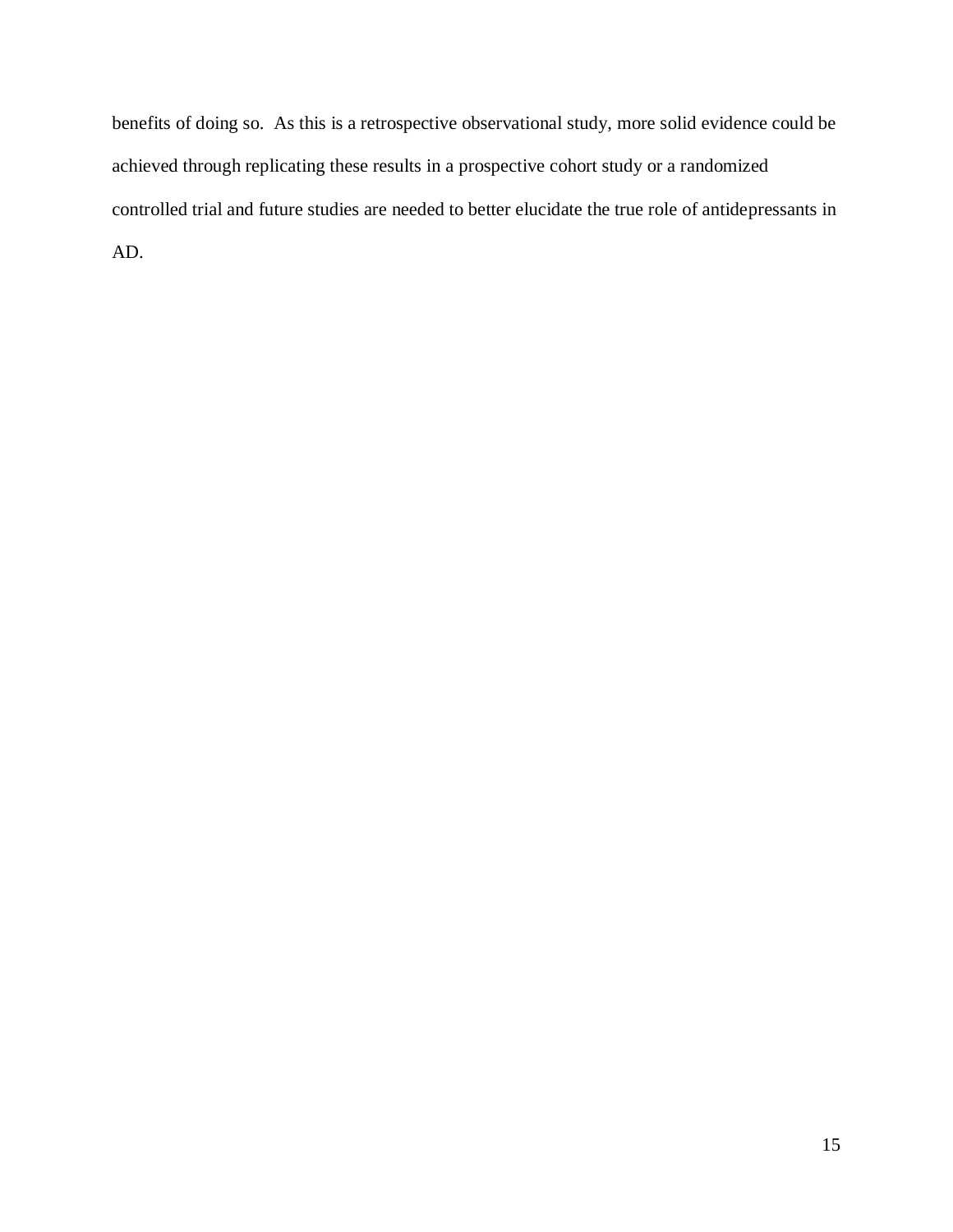# **Acknowledgements**

The Clinical Records Interactive Search (CRIS) system was funded and developed by the National Institute for Health Research (NIHR) Mental Health Biomedical Research Centre at South London and Maudsley NHS Foundation Trust and King's College London, and by a joint infrastructure grant from Guy's and St Thomas' Charity and the Maudsley Charity. CM and RS authors receive salary support from the National Institute for Health Research (NIHR) Mental Health Biomedical Research Centre at South London and Maudsley NHS Foundation Trust and King's College London. The views expressed are those of the author(s) and not necessarily those of the NHS, the NIHR or the Department of Health.

# **Conflict of interest**

RS has received research funding from Roche, Pfizer, Janssen, Lundbeck and In-Silico-Bioscience outside the submitted work. None of the authors have any financial arrangements, organizational affiliations or other relationships that might give rise to any conflict of interest regarding the subject matter of the manuscript submitted.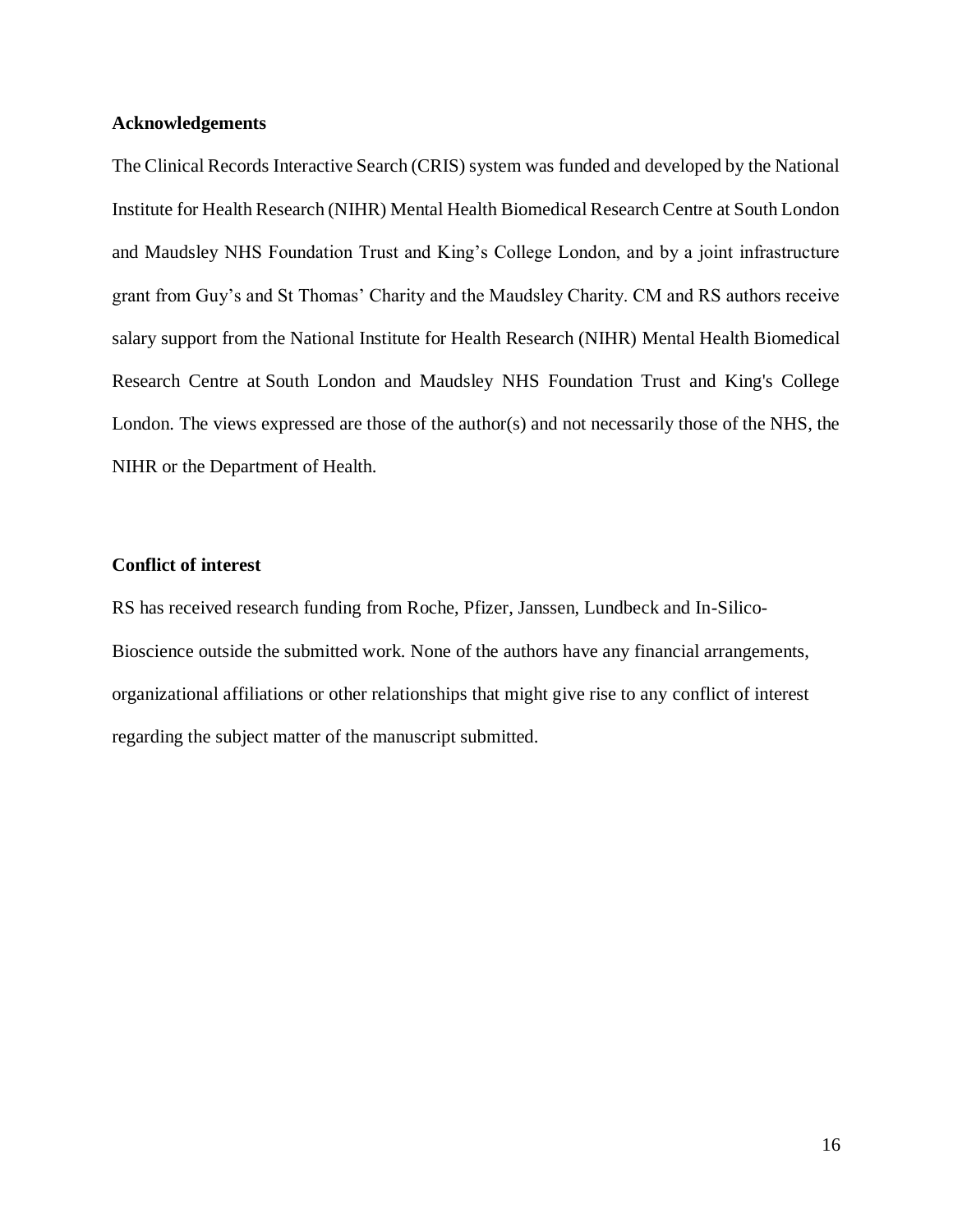# **References:**

- 1. Lyketsos CG, Carrillo MC, Ryan JM, et al. Neuropsychiatric symptoms in Alzheimer's disease. *Alzheimer's & dementia : the journal of the Alzheimer's Association.* 2011;7(5):532-539.
- 2. Modrego PJ. Depression in Alzheimer's disease. Pathophysiology, diagnosis, and treatment. *Journal of Alzheimer's disease : JAD.* 2010;21(4):1077-1087.
- 3. Ownby RL, Crocco E, Acevedo A, John V, Loewenstein D. Depression and risk for Alzheimer disease: systematic review, meta-analysis, and metaregression analysis. *Archives of general psychiatry.* 2006;63(5):530-538.
- <span id="page-16-0"></span>4. Lyketsos CG, Lee HB. Diagnosis and treatment of depression in Alzheimer's disease. A practical update for the clinician. *Dementia and geriatric cognitive disorders.* 2004;17(1-2):55-64.
- <span id="page-16-1"></span>5. Chi S, Wang C, Jiang T, Zhu XC, Yu JT, Tan L. The prevalence of depression in Alzheimer's disease: a systematic review and meta-analysis. *Current Alzheimer research.* 2015;12(2):189-198.
- 6. Lara E, Haro JM, Tang MX, Manly J, Stern Y. Exploring the excess mortality due to depressive symptoms in a community-based sample: The role of Alzheimer's Disease. *J Affect Disord.*  2016;202:163-170.
- 7. Gomez-Gallego M, Gomez-Garcia J, Ato-Lozano E. The mediating role of depression in the association between disability and quality of life in Alzheimer's disease. *Aging & mental health.*  2017;21(2):163-172.
- 8. Taylor WD. Depression in the Elderly. *New England Journal of Medicine.* 2014;371(13):1228- 1236.
- 9. Zhu CW, Livote EE, Kahle-Wrobleski K, et al. Utilization of antihypertensives, antidepressants, antipsychotics, and hormones in Alzheimer disease. *Alzheimer disease and associated disorders.*  2011;25(2):144-148.
- 10. Petracca G, Teson A, Chemerinski E, Leiguarda R, Starkstein SE. A double-blind placebocontrolled study of clomipramine in depressed patients with Alzheimer's disease. *The Journal of neuropsychiatry and clinical neurosciences.* 1996;8(3):270-275.
- 11. Nyth AL, Gottfries CG. The clinical efficacy of citalopram in treatment of emotional disturbances in dementia disorders. A Nordic multicentre study. *The British journal of psychiatry : the journal of mental science.* 1990;157:894-901.
- 12. Lyketsos CG, DelCampo L, Steinberg M, et al. Treating depression in Alzheimer disease: efficacy and safety of sertraline therapy, and the benefits of depression reduction: the DIADS. *Archives of general psychiatry.* 2003;60(7):737-746.
- <span id="page-16-2"></span>13. de Vasconcelos Cunha UG, Lopes Rocha F, Avila de Melo R, et al. A placebo-controlled doubleblind randomized study of venlafaxine in the treatment of depression in dementia. *Dementia and geriatric cognitive disorders.* 2007;24(1):36-41.
- <span id="page-16-3"></span>14. Petracca GM, Chemerinski E, Starkstein SE. A double-blind, placebo-controlled study of fluoxetine in depressed patients with Alzheimer's disease. *International psychogeriatrics.*  2001;13(2):233-240.
- 15. Bains J, Birks J, Dening T. Antidepressants for treating depression in dementia. *The Cochrane database of systematic reviews.* 2002(4):CD003944.
- 16. Krivoy A, Balicer RD, Feldman B, et al. Adherence to antidepressant therapy and mortality rates in ischaemic heart disease: cohort study. *The British journal of psychiatry : the journal of mental science.* 2015;206(4):297-301.
- 17. Zivin K, Kim HM, Yosef M, et al. Antidepressant Medication Treatment and Risk of Death. *Journal of clinical psychopharmacology.* 2016;36(5):445-452.
- 18. Hansen RA, Khodneva Y, Glasser SP, Qian J, Redmond N, Safford MM. Antidepressant Medication Use and Its Association With Cardiovascular Disease and All-Cause Mortality in the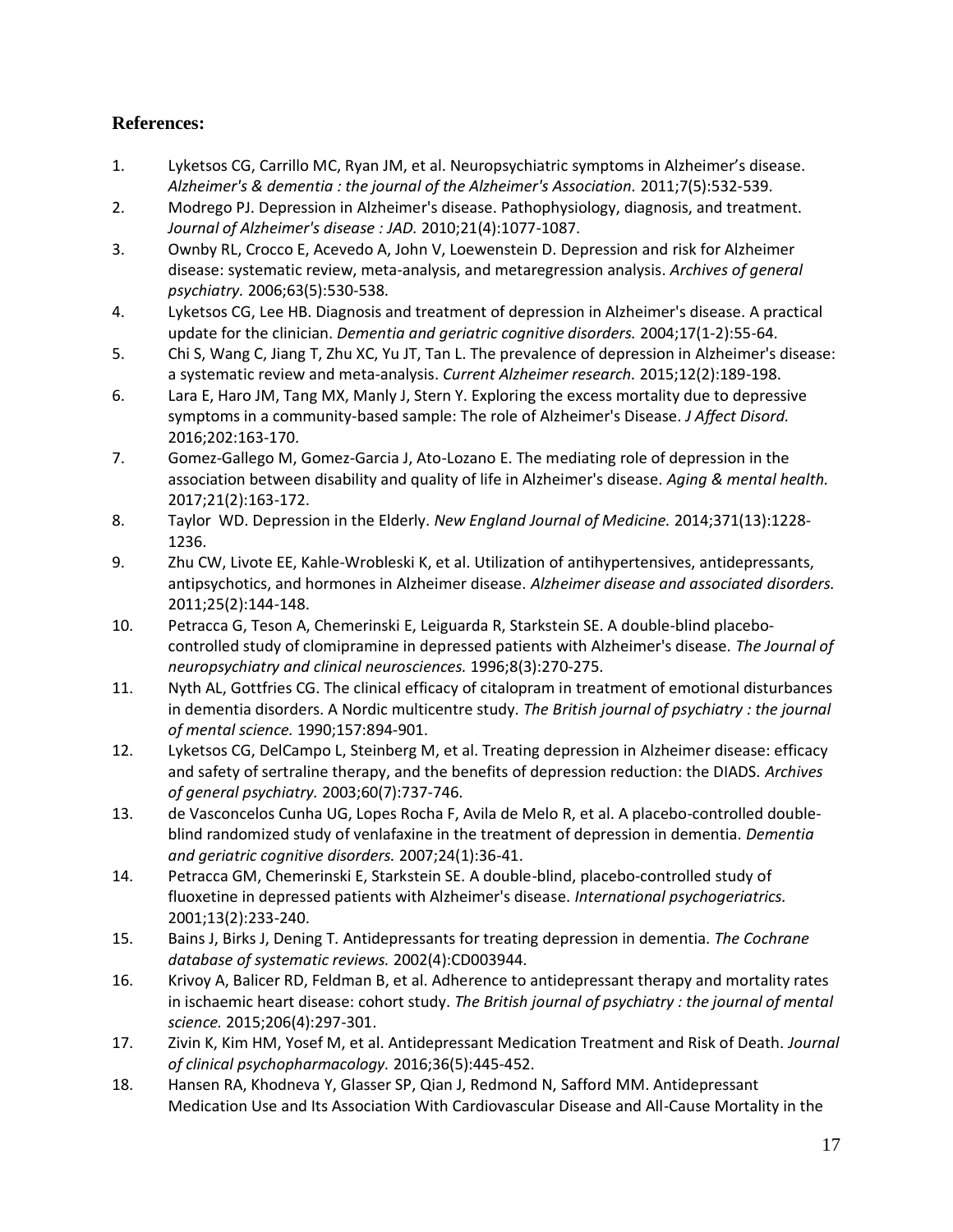Reasons for Geographic and Racial Differences in Stroke (REGARDS) Study. *The Annals of pharmacotherapy.* 2016;50(4):253-261.

- <span id="page-17-5"></span>19. Jennum P, Baandrup L, Ibsen R, Kjellberg J. Increased all-cause mortality with use of psychotropic medication in dementia patients and controls: A population-based register study. *European neuropsychopharmacology : the journal of the European College of Neuropsychopharmacology.* 2015;25(11):1906-1913.
- 20. Enache D, Fereshtehnejad SM, Kareholt I, et al. Antidepressants and mortality risk in a dementia cohort: data from SveDem, the Swedish Dementia Registry. *Acta psychiatrica Scandinavica.*  2016;134(5):430-440.
- <span id="page-17-0"></span>21. Perera G, Broadbent M, Callard F, et al. Cohort profile of the South London and Maudsley NHS Foundation Trust Biomedical Research Centre (SLaM BRC) Case Register: current status and recent enhancement of an Electronic Mental Health Record-derived data resource. *BMJ open.*  2016;6(3):e008721.
- <span id="page-17-1"></span>22. Fernandes AC, Cloete D, Broadbent MT, et al. Development and evaluation of a de-identification procedure for a case register sourced from mental health electronic records. *BMC medical informatics and decision making.* 2013;13:71.
- <span id="page-17-2"></span>23. Cunningham H, Wilks Y, Gaizauskas RJ. Gate: a general architecture for text engineering. Paper presented at: Proceedings of the 16th conference on Computational linguistics-Volume 21996.
- 24. Organization WH. International statistical classification of diseases and related health problems. 2009.
- 25. Folstein MF, Folstein SE, McHugh PR. "Mini-mental state". A practical method for grading the cognitive state of patients for the clinician. *J Psychiatr Res.* 1975;12(3):189-198.
- 26. Noble M, McLennan D, Wilkinson K, et al. The English indices of deprivation 2007. 2007.
- <span id="page-17-3"></span>27. Burns A, Beevor A, Lelliott P, et al. Health of the Nation Outcome Scales for elderly people (HoNOS 65+). *Br J Psychiatry.* 1999;174:424-427.
- <span id="page-17-4"></span>28. Pirkis JE, Burgess PM, Kirk PK, Dodson S, Coombs TJ, Williamson MK. A review of the psychometric properties of the Health of the Nation Outcome Scales (HoNOS) family of measures. *Health Qual Life Outcomes.* 2005;3:76.
- 29. Austin PC. An Introduction to Propensity Score Methods for Reducing the Effects of Confounding in Observational Studies. *Multivariate Behavioral Research.* 2011;46(3):399-424.
- <span id="page-17-6"></span>30. Martinez-Ramirez D, Giugni JC, Almeida L, et al. Association between antidepressants and falls in Parkinson's disease. *Journal of neurology.* 2016;263(1):76-82.
- <span id="page-17-7"></span>31. Stubbs B, Stubbs J, Gnanaraj SD, Soundy A. Falls in older adults with major depressive disorder (MDD): a systematic review and exploratory meta-analysis of prospective studies. *International psychogeriatrics.* 2016;28(1):23-29.
- 32. Stubbs B, Brefka S, Dallmeier D, Stubbs J, Vancampfort D, Denkinger MD. Depression and Reduced Bone Mineral Density at the Hip and Lumbar Spine: A Comparative Meta-Analysis of Studies in Adults 60 Years and Older. *Psychosomatic medicine.* 2016;78(4):492-500.
- 33. Rabenda V, Nicolet D, Beaudart C, Bruyere O, Reginster JY. Relationship between use of antidepressants and risk of fractures: a meta-analysis. *Osteoporosis international : a journal established as result of cooperation between the European Foundation for Osteoporosis and the National Osteoporosis Foundation of the USA.* 2013;24(1):121-137.
- 34. Nezafati MH, Vojdanparast M, Nezafati P. Antidepressants and cardiovascular adverse events: A narrative review. *ARYA atherosclerosis.* 2015;11(5):295-304.
- 35. Heist EK, Ruskin JN. Drug-Induced Arrhythmia. *Circulation.* 2010;122(14):1426-1435.
- 36. Kemp AH, Quintana DS, Gray MA, Felmingham KL, Brown K, Gatt JM. Impact of depression and antidepressant treatment on heart rate variability: a review and meta-analysis. *Biological psychiatry.* 2010;67(11):1067-1074.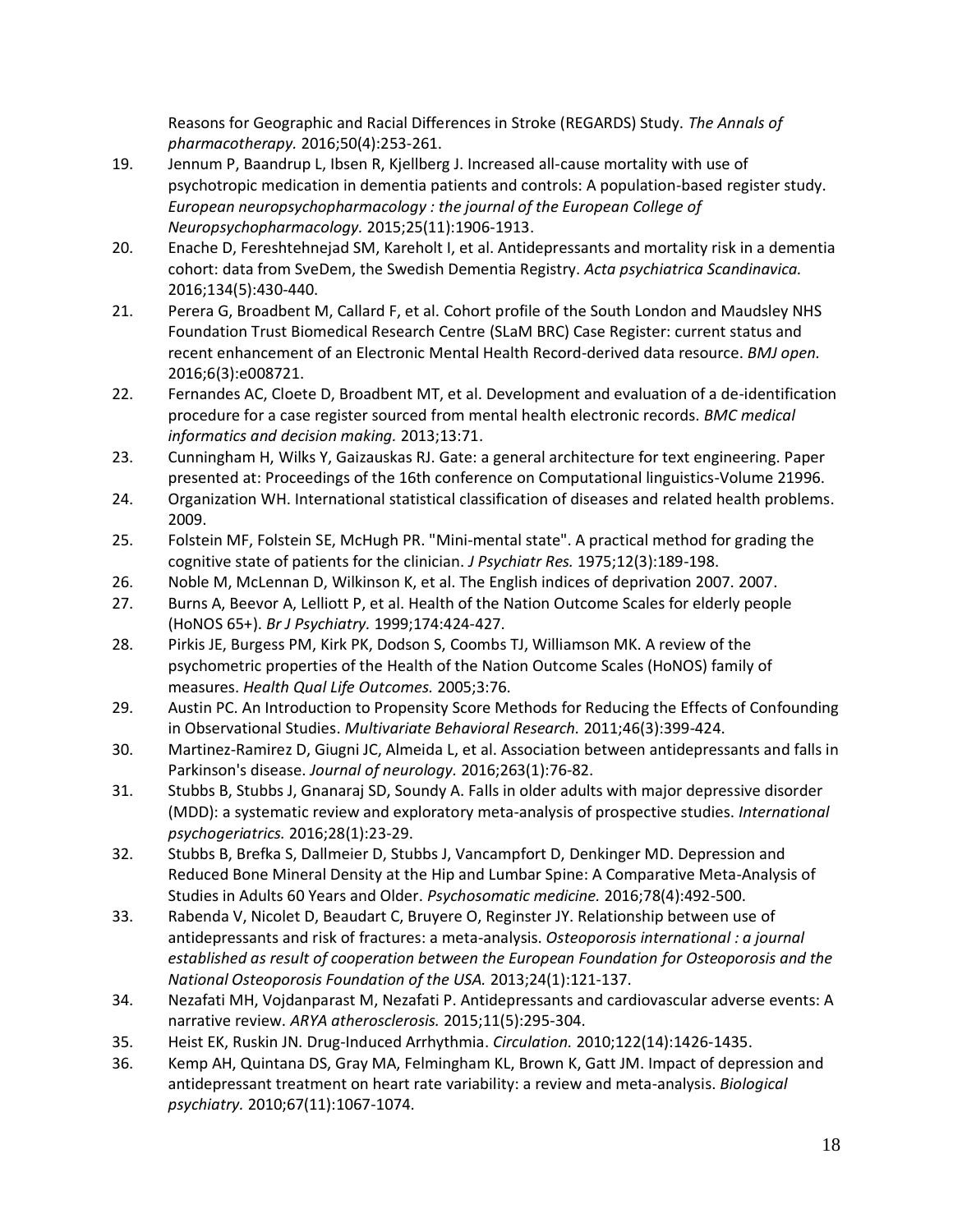- 37. Zhang GQ, Zhang W. Heart rate, lifespan, and mortality risk. *Ageing research reviews.*  2009;8(1):52-60.
- 38. Masters MC, Morris JC, Roe CM. "Noncognitive" symptoms of early Alzheimer disease: a longitudinal analysis. *Neurology.* 2015;84(6):617-622.
- 39. Rountree SD, Chan W, Pavlik VN, Darby EJ, Doody RS. Factors that influence survival in a probable Alzheimer disease cohort. *Alzheimer's research & therapy.* 2012;4(3):16.
- 40. Coupland C, Dhiman P, Morriss R, Arthur A, Barton G, Hippisley-Cox J. Antidepressant use and risk of adverse outcomes in older people: population based cohort study. *Bmj.* 2011;343.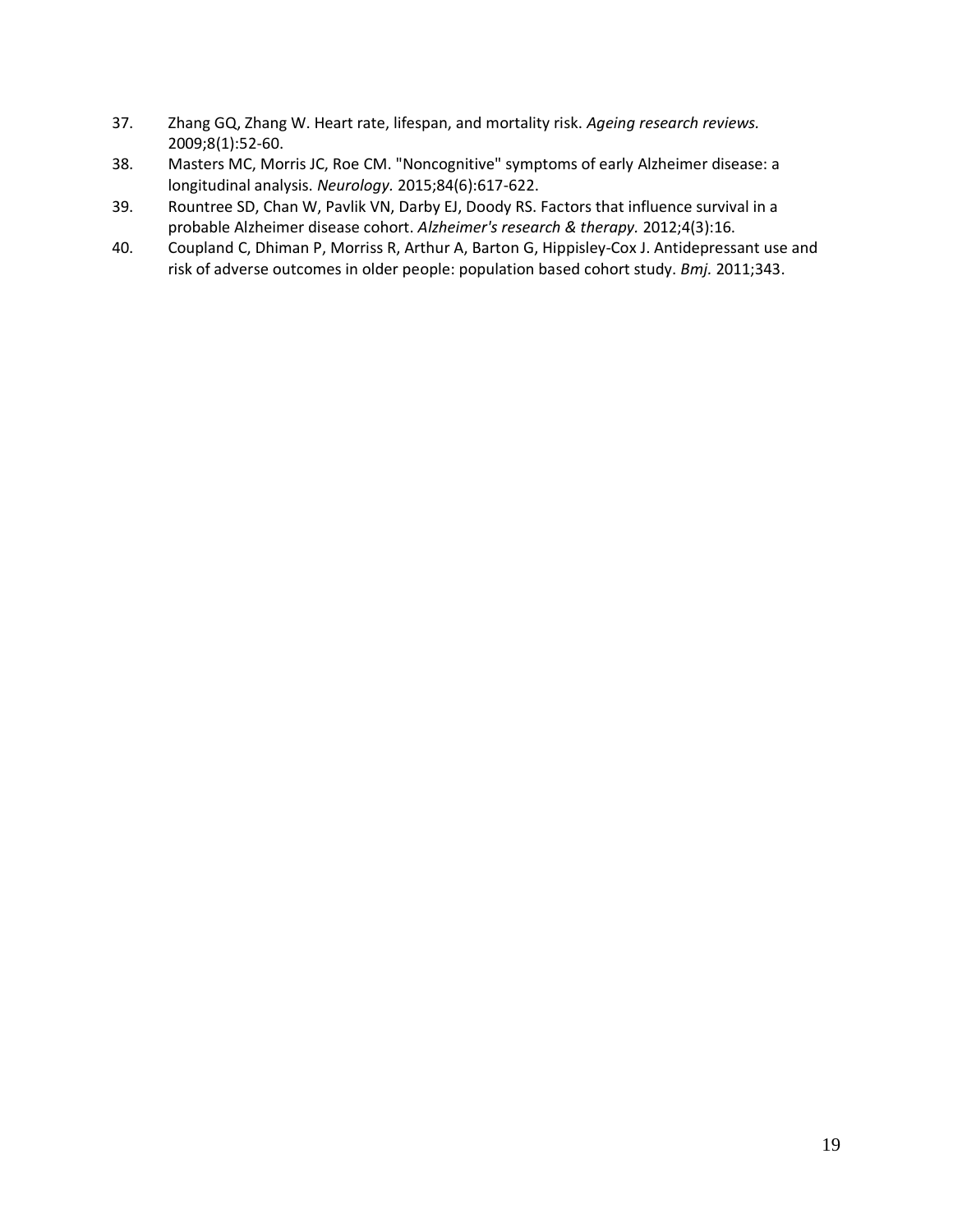# **Tables & Figures**

| Table 1: Socio-demographic and clinical characteristics of the sample, by antidepressant status |  |
|-------------------------------------------------------------------------------------------------|--|
|-------------------------------------------------------------------------------------------------|--|

| Risk factors                                                                             | Antidepressant non-<br>receipt       | Antidepressant<br>receipt prior<br>(and post) | Antidepressant<br>receipt post     | $\mathbf{P}$<br>value* |  |  |  |  |  |
|------------------------------------------------------------------------------------------|--------------------------------------|-----------------------------------------------|------------------------------------|------------------------|--|--|--|--|--|
|                                                                                          | $(n=4,225)$<br>dementia<br>diagnosis |                                               | dementia<br>diagnosis<br>$(n=347)$ |                        |  |  |  |  |  |
|                                                                                          |                                      | $(n=901)$                                     |                                    |                        |  |  |  |  |  |
| Socio-demographic status and cognitive function <sup>†</sup>                             |                                      |                                               |                                    |                        |  |  |  |  |  |
| Mean age at dementia diagnosis (SD)                                                      | 81.3(7.3)                            | 79.9(8.7)                                     | 80.8(8.4)                          | < 0.01                 |  |  |  |  |  |
| Female gender (%)                                                                        | 62.0%                                | 71.1%                                         | 70.3%                              | < 0.01                 |  |  |  |  |  |
| Non-White ethnicity (%)                                                                  | 22.0%                                | 19.1%                                         | 17.2%                              | 0.03                   |  |  |  |  |  |
| Married or cohabiting status (%)                                                         | 38.0%                                | 34.9%                                         | 33.4%                              | 0.08                   |  |  |  |  |  |
| Mean index of deprivation (SD)                                                           | 25.2(11.3)                           | 26.7(10.8)                                    | 26.4(11.1)                         | < 0.01                 |  |  |  |  |  |
| Mean MMSE score at diagnosis (SD)                                                        | 22.8(3.2)                            | 23.0(3.3)                                     | 22.3(3.1)                          | < 0.01                 |  |  |  |  |  |
| HoNOS65+ problem due to mental health symptoms (% with subscale scores 2-4) <sup>†</sup> |                                      |                                               |                                    |                        |  |  |  |  |  |
| Agitated behaviour                                                                       | 7.7%                                 | 16.2%                                         | 20.1%                              | < 0.01                 |  |  |  |  |  |
| Non-accidental self-injury                                                               | 0.6%                                 | 3.4%                                          | 2.1%                               | < 0.01                 |  |  |  |  |  |
| Problem-drinking or drug taking                                                          | 2.8%                                 | 2.6%                                          | 2.1%                               | 0.84                   |  |  |  |  |  |
| Hallucinations or delusions                                                              | 7.7%                                 | 12.3%                                         | 13.0%                              | < 0.01                 |  |  |  |  |  |
| Depressed mood                                                                           | 6.7%                                 | 33.6%                                         | 26.3%                              | < 0.01                 |  |  |  |  |  |
| HoNOS65+ functional problem (% with subscale scores 2-4) <sup>†</sup>                    |                                      |                                               |                                    |                        |  |  |  |  |  |
| Activities of daily living                                                               | 40.5%                                | 49.4%                                         | 48.1%                              | < 0.01                 |  |  |  |  |  |
| Living conditions                                                                        | 8.2%                                 | 7.5%                                          | 10.2%                              | 0.37                   |  |  |  |  |  |
| Occupational and recreational activities                                                 | 21.6%                                | 30.8%                                         | 32.1%                              | < 0.01                 |  |  |  |  |  |
| Social relationships                                                                     | 9.2%                                 | 17.7%                                         | 19.8%                              | < 0.01                 |  |  |  |  |  |
| $HoNOS65+$ 'Physical illness or disability problems' scale <sup>†</sup><br>< 0.01        |                                      |                                               |                                    |                        |  |  |  |  |  |
| 0-1 (no or minor problem)                                                                | 62.9%%                               | 51.6%                                         | 52.2%                              |                        |  |  |  |  |  |
| 2 (mild problem)                                                                         | 22.9%%                               | 26.4%                                         | 26.3%                              |                        |  |  |  |  |  |
| 3 (moderately severe problem)                                                            | 12.4%                                | 18.2%                                         | 18.0%                              |                        |  |  |  |  |  |
| 4 (severe to very severe problem)                                                        | 1.8%                                 | 3.8%                                          | 3.5%                               |                        |  |  |  |  |  |
| Cerebrovascular co-morbidity                                                             | 35.1%                                | 35.6%                                         | 39.5%                              | 0.26                   |  |  |  |  |  |

Notes: \* ANOVA, Kruskall-Wallis rank tesk or chi<sup>2</sup> test; † at the time of AD diagnosis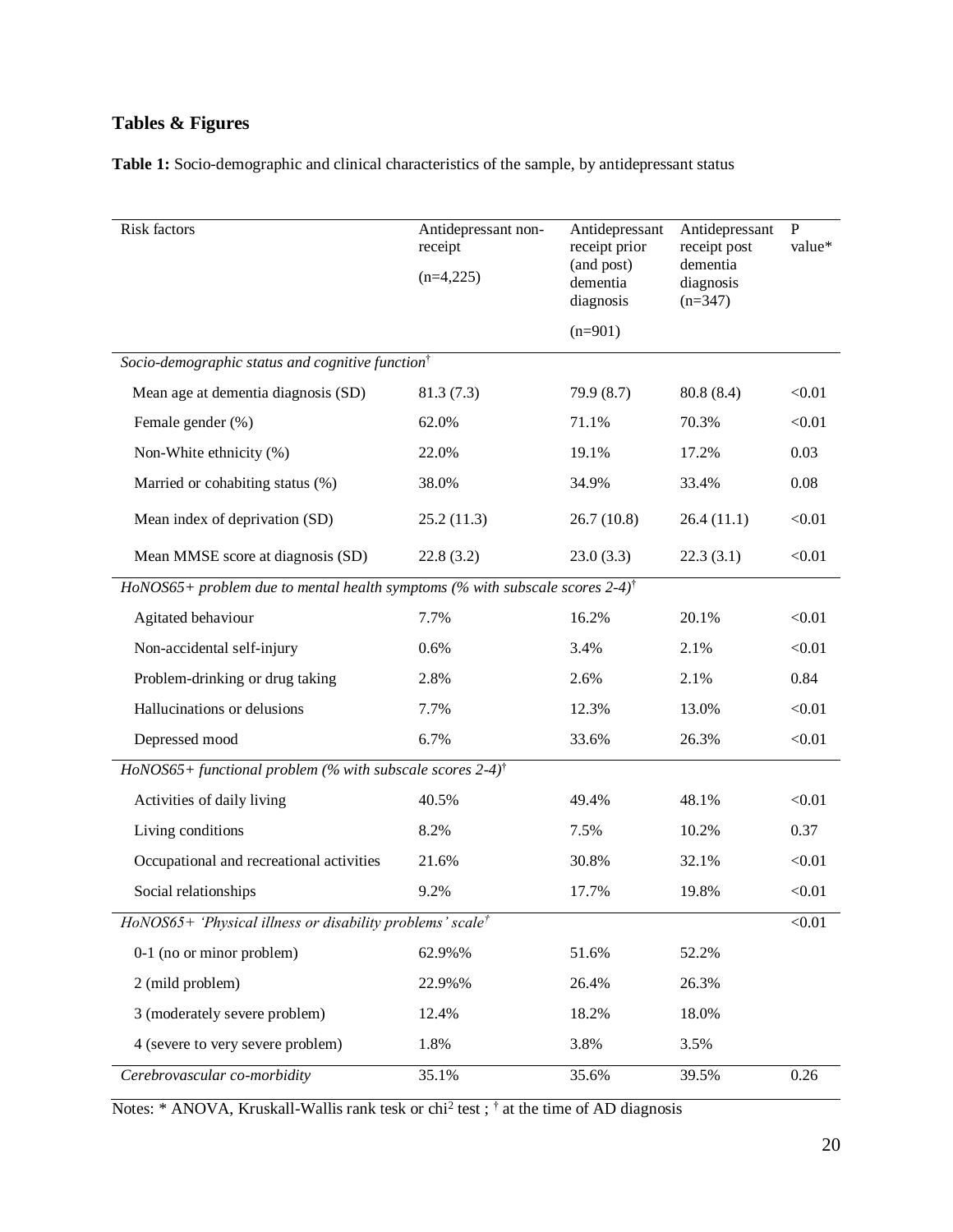**Table 2:** Unadjusted and adjusted analyses of associations between covariates and mortality after Alzheimer's disease diagnosis

| Covariate status at/around diagnosis                              | Association with mortality – hazard ratio (95% CI) |                                                          |  |  |  |
|-------------------------------------------------------------------|----------------------------------------------------|----------------------------------------------------------|--|--|--|
|                                                                   | Unadjusted                                         | Adjusted for demographics <sup>\$</sup> &<br><b>MMSE</b> |  |  |  |
| Age (per year increment) <sup>†</sup>                             | $1.08(1.08-1.09)*$                                 | $1.08(1.08-1.09)*$                                       |  |  |  |
| Female gender                                                     | $0.82(0.76-0.89)*$                                 | $0.69(0.64-0.75)*$                                       |  |  |  |
| Non-white ethnicity                                               | $0.52(0.45-0.58)*$                                 | $0.61(0.53-0.69)*$                                       |  |  |  |
| Married or cohabiting status <sup>†</sup>                         | $0.85(0.78-0.93)*$                                 | $0.97(0.88-1.06)$                                        |  |  |  |
| Deprivation score above sample mean <sup>†</sup>                  | $1.09(1.01-1.18)*$                                 | $1.18(1.08-1.28)*$                                       |  |  |  |
| MMSE score (per unit increment) <sup><math>\dagger</math></sup>   | $0.94(0.93-0.95)*$                                 | $0.95(0.94-0.97)$ *                                      |  |  |  |
| HoNOS65+ problem due to mental health symptom $\dagger$           |                                                    |                                                          |  |  |  |
| Agitated behaviour                                                | $1.31(1.16-1.49)*$                                 | $1.30(1.14-1.47)$ *                                      |  |  |  |
| Non-accidental self-injury                                        | $1.08(0.76-1.53)$                                  | $1.12(0.79-1.60)$                                        |  |  |  |
| Problem-drinking or drug taking                                   | $1.03(0.80-1.32)$                                  | $1.21(0.94-1.57)$                                        |  |  |  |
| Hallucinations or delusions                                       | $1.32 (1.16 - 1.50)^*$                             | $1.33(1.16-1.52)*$                                       |  |  |  |
| Depressed mood                                                    | $1.01(0.89-1.14)$                                  | $1.17(1.03-1.34)*$                                       |  |  |  |
| $HoNOS65+ functional problem^{\dagger}$                           |                                                    |                                                          |  |  |  |
| Activities of daily living (ADLs)                                 | $1.73(1.60-1.88)*$                                 | $1.49(1.37-1.63)*$                                       |  |  |  |
| Living conditions                                                 | $1.61 (1.41 - 1.85)^*$                             | $1.51(1.31-1.74)*$                                       |  |  |  |
| Occupational and recreational activities                          | $1.42$ $(1.30-1.56)*$                              | $1.30(1.18-1.43)*$                                       |  |  |  |
| Social relationships                                              | $1.14 (1.02 - 1.29)^*$                             | $1.17(1.03-1.32)*$                                       |  |  |  |
| HoNOS65+ 'Physical illness or disability<br>problem' <sup>†</sup> | $1.76(1.62-1.91)$ *                                | $1.57(1.44-1.71)*$                                       |  |  |  |
| Cerebrovascular co-morbidity                                      | $1.07(0.97-1.19)$                                  | $1.08(1.00-1.18)$                                        |  |  |  |

† at the time of AD diagnosis

<sup>\$</sup> includes age, gender, ethnicity, marital status, deprivation score at dementia diagnosis

\* p< $0.05$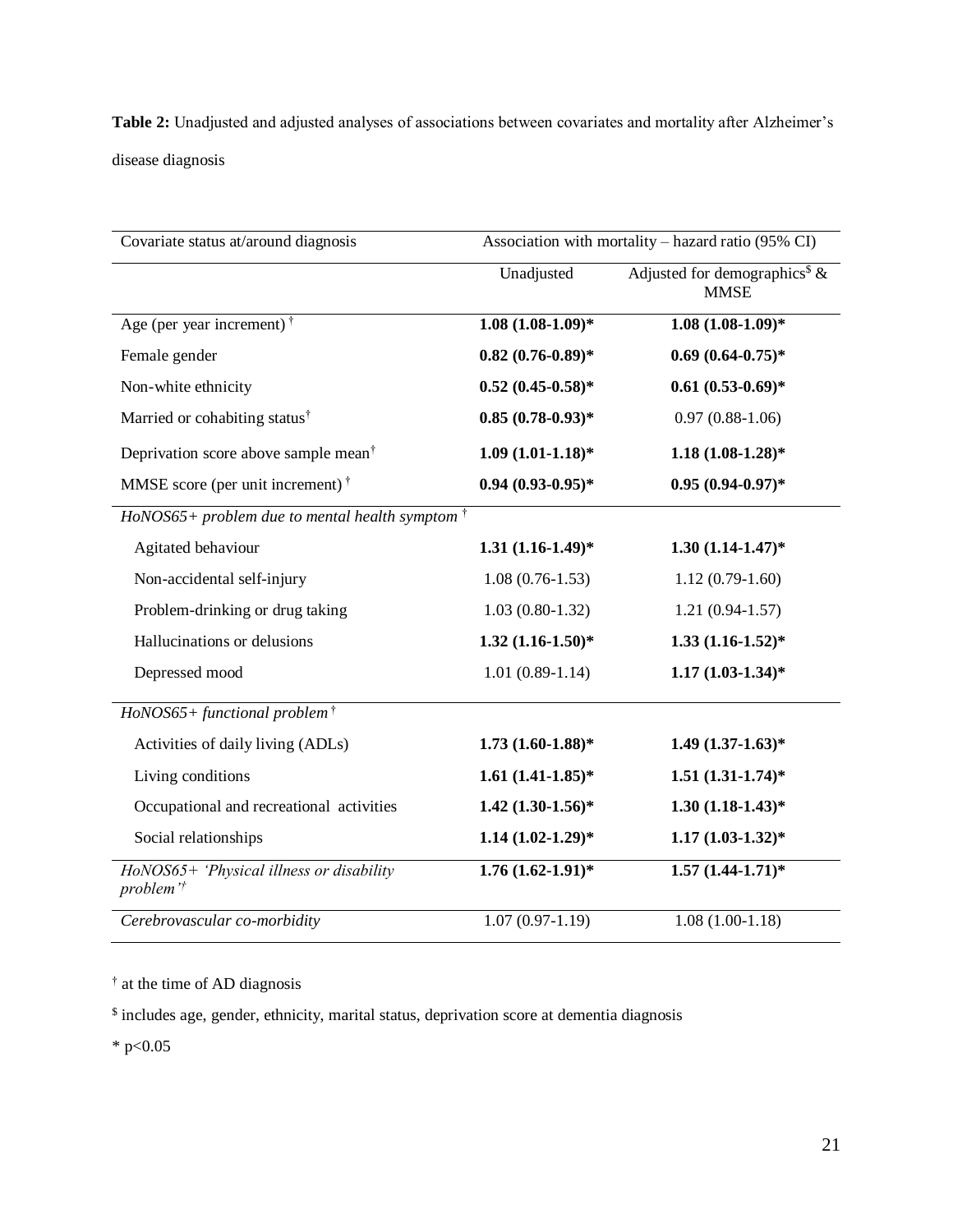**Table 3**: Multivariate Cox regression analyses of association between receiving antidepressant treatment and mortality

|                                                                                                                                      | Antidepressant receipt<br>prior (and post) dementia<br>diagnosis | Antidepressant receipt<br>dementia diagnosis<br>only |  |  |
|--------------------------------------------------------------------------------------------------------------------------------------|------------------------------------------------------------------|------------------------------------------------------|--|--|
| <b>Multivariate Cox regression models</b>                                                                                            | Hazard ratio (95% CI)                                            | Hazard ratio (95%<br>$\mathbf{C}\mathbf{I}$          |  |  |
| Unadjusted                                                                                                                           | $1.15(1.04-1.29)*$                                               | $1.26(1.08-1.46)*$                                   |  |  |
| Adjusted for demographics <sup>\$</sup> and cognitive<br>scores                                                                      | $1.29(1.16-1.44)*$                                               | $1.32(1.13-1.55)*$                                   |  |  |
| Adjusted for demographics, cognitive scores<br>and all mental health and functional problems<br>HoNOS65+ subscales                   | $1.24(1.10-1.39)*$                                               | $1.28(1.09-1.51)*$                                   |  |  |
| Adjusted for demographics, cognitive scores<br>and hospitalization, HoNOS65+ physical<br>illness subscale, and vascular co-morbidity | $1.22(1.09-1.36)*$                                               | $1.26(1.08-1.48)$ *                                  |  |  |
| Fully adjusted (for demographics, cognitive<br>scores, and all HoNOS65+ subscales, and<br>vascular co-morbidity)                     | $1.20 (1.06 - 1.35)^*$                                           | $1.25(1.06-1.48)$ *                                  |  |  |
| Adjusted using propensity score as co-variate                                                                                        | $1.22 (1.08 - 1.37)^*$                                           | $1.22 (1.04 - 1.45)^*$                               |  |  |

<sup>\$</sup> includes age, gender, ethinicity, marital status, deprivation score at dementia diagnosis

\* p< $0.05$